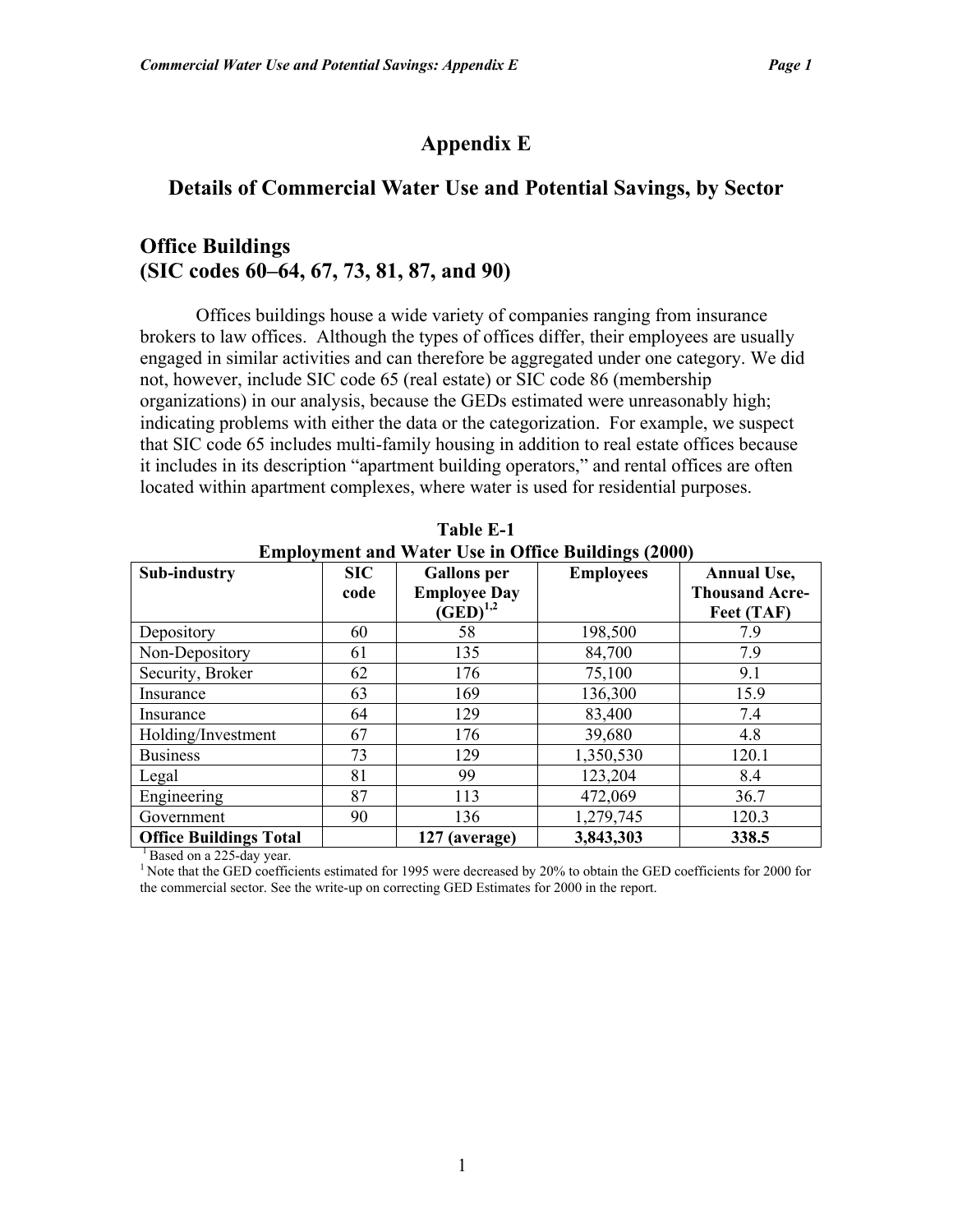

**Figure E-1** 

Source: Calculated from MWD audit data of selected office buildings (MWD 2002).

### **Comparison of GED-derived Estimate to Modeled Water Use**

We modeled water use in office buildings, using published estimates of restroom visits by employees, irrigated turf area, cooling requirements etc. We compared our GED-derived estimate of water use per employee to that predicted by the model Table E-2. The end-use calculations in the GED-derived estimate are from Figure E-1 and the model's assumptions are derived from the end use data in Appendix D.

|                      | Modeled Water Use in Office Bundings (2000) |                   |                         |                      |                    |  |  |  |
|----------------------|---------------------------------------------|-------------------|-------------------------|----------------------|--------------------|--|--|--|
|                      | Unit                                        | Rate              | <b>Number</b>           | <b>Modeled Water</b> | <b>GED-derived</b> |  |  |  |
| <b>End Use</b>       |                                             |                   |                         | Use (GED)            | (GED)              |  |  |  |
| Toilets <sup>1</sup> |                                             |                   |                         |                      |                    |  |  |  |
| Employee use         | gpf                                         | 3.00              | 2.60 flushes/day        | 7.8                  |                    |  |  |  |
| Visitor use          | gpf                                         | 3.00              | 0.33 flushes/day        | 1.0                  |                    |  |  |  |
| Urinals <sup>1</sup> |                                             |                   |                         |                      |                    |  |  |  |
| Employee use         | gpf                                         | 1.60              | 1.25 flushes/day        | 2.0                  |                    |  |  |  |
| Visitor use          | gpf                                         | 1.60              | $0.17$ flushes/day      | 0.3                  |                    |  |  |  |
| Faucets <sup>1</sup> |                                             |                   |                         |                      |                    |  |  |  |
| Employee use         | gpf                                         | 0.11              | 3.85 flushes/day        | 0.4                  |                    |  |  |  |
| Visitor use          | gpf                                         | 0.11              | 0.50 flushes/day        | 0.1                  |                    |  |  |  |
| Total restroom       |                                             |                   |                         | 11.6                 | 33.0               |  |  |  |
| Cooling              | gal/sq ft/day                               | $0.07^{2}$        | $3503$ sq.ft/employee   | 23.3                 | 29.2               |  |  |  |
| Landscaping          | $gal/sq$ ft                                 | 0.08 <sup>4</sup> | $5475$ sq. ft/employee  | 20.7                 | 48.3               |  |  |  |
| Kitchen              | gal/meal                                    | $10.1^6$          | 0.33 meals/employee/day | 3.3                  | 3.8                |  |  |  |
| Other                |                                             |                   |                         | 12.7                 | 12.7               |  |  |  |
| <b>Total</b>         |                                             |                   |                         | 72                   | 127                |  |  |  |

**Table E-2 Modeled Water Use in Office Buildings (2000)** 

 $<sup>1</sup>$  See Appendix D.</sup>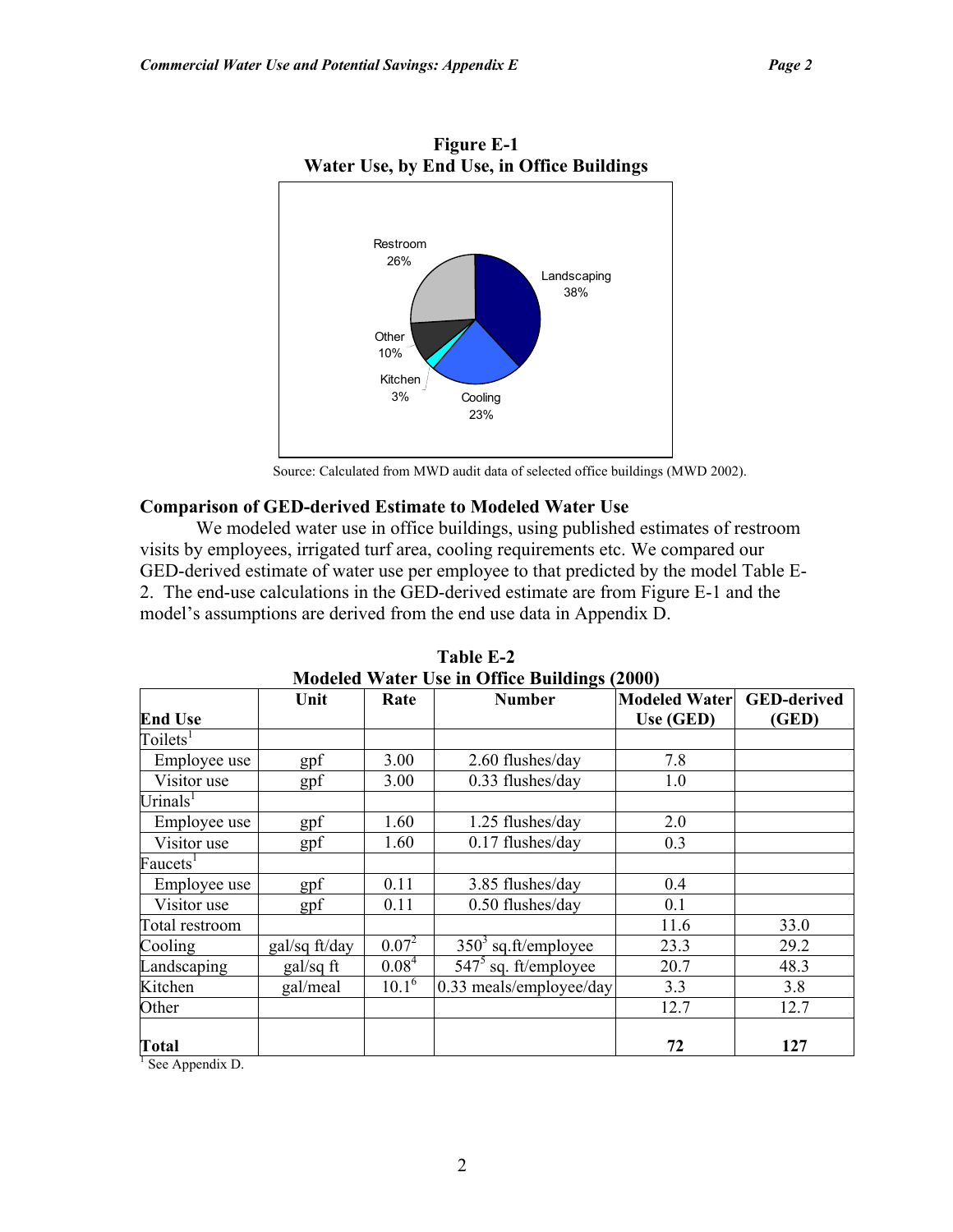<sup>3</sup> Statistical average of 67 office buildings (Dziegielewski et al. 2000).

 $4$  See Appendix D.

 $<sup>5</sup>$  MWD 2002.</sup>

6 See Appendix D.

### **Estimate of Potential Savings**

By applying the conservation potential calculated in the end use studies (see Appendix D) to our GED-derived estimates of end use, we estimated potential water savings (shown in Table E-3).

|                                                                                                                                    | 1 49.VIV 13 V<br><b>Potential Water Savings in Office Buildings (2000)</b> |       |      |             |       |             |             |  |  |  |
|------------------------------------------------------------------------------------------------------------------------------------|----------------------------------------------------------------------------|-------|------|-------------|-------|-------------|-------------|--|--|--|
| <b>Conservation Potential</b><br><b>Water Use</b><br><b>Conservation Potential</b><br><b>End Use</b><br>TAF)<br>(TAF)<br>(percent) |                                                                            |       |      |             |       |             |             |  |  |  |
|                                                                                                                                    |                                                                            | Low   | High | <b>Best</b> | Low   | <b>High</b> | <b>Best</b> |  |  |  |
| Landscaping                                                                                                                        | 128.6                                                                      | 38%   | 53%  | 50%         | 48.3  | 68.0        | 64.2        |  |  |  |
| Restroom                                                                                                                           | 88.0                                                                       | 49%   | 49%  | 49%         | 43.4  | 43.4        | 43.4        |  |  |  |
| Cooling                                                                                                                            | 77.9                                                                       | 9%    | 41%  | 26%         | 7.4   | 32.3        | 20.0        |  |  |  |
| Kitchen                                                                                                                            | 10.2                                                                       | 20%   | 20%  | <b>20%</b>  | 2.0   | 2.0         | 2.0         |  |  |  |
| Other                                                                                                                              | 33.9                                                                       | $0\%$ | 25%  | 10%         | 0.0   | 8.5         | 3.4         |  |  |  |
| <b>Total</b>                                                                                                                       | 338.5                                                                      | 30%   | 46%  | 39%         | 101.1 | 154.1       | 133.0       |  |  |  |

**Table E-3** 

# **Hotels (SIC codes 701 and 704)**

Sub-industries under SIC code 70 include hotels, motels, rooming and boarding houses, recreational vehicle parks, camp sites, and a variety of other types of lodging establishments. Because the literature focuses primarily on water use in hotels, motels, and bed and breakfasts (SIC codes 701 and 704), we limited our focus to these three types of lodging establishments, which we refer to collectively as hotels.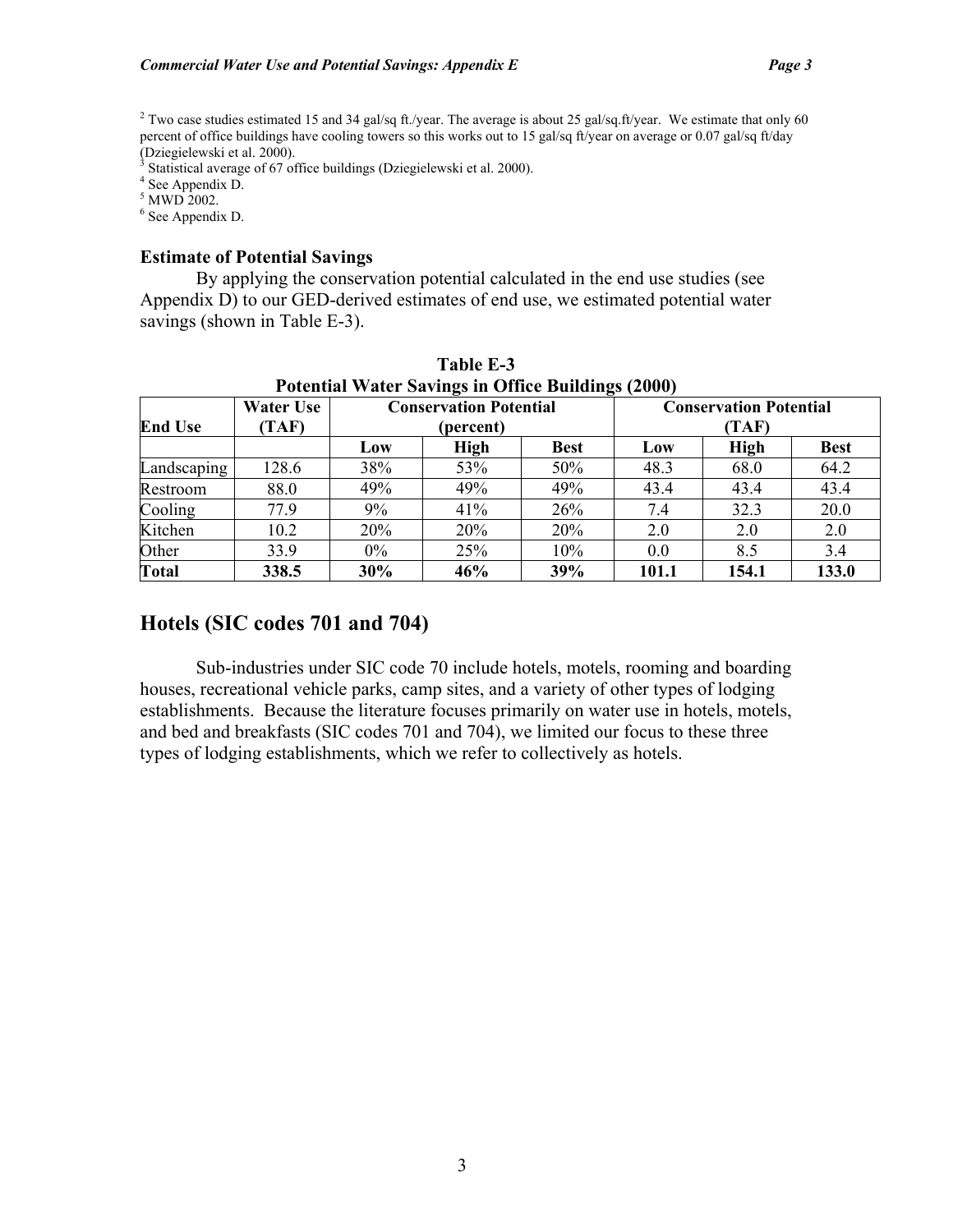| <b>Lable E-4</b><br><b>Employment and Water Use in the Hotel Industry (2000)</b> |                  |            |                  |                            |  |
|----------------------------------------------------------------------------------|------------------|------------|------------------|----------------------------|--|
| Industry                                                                         | <b>SIC</b> codes | <b>GED</b> | <b>Employees</b> | <b>Annual Use</b><br>(TAF) |  |
| Hotels                                                                           | 701 704          | 240        | 182,640          | 30.3                       |  |

**Table E-4** 

**Figure E-2 Water Use, by End Use, in the Hotel Industry** 



Source: Calculated from MWD audit data of 93 hotels (MWD 2002).

### **Comparison of GED-derived Estimate to Modeled Water Use**

We modeled the water use in hotels, using published estimates of restroom visits, showers, faucet use by guests and employees, irrigated turf area, cooling requirements etc. We converted our GED-derived estimate of water use per employee into water use per occupied room per day and then compared it to that predicted by the water use model. The end use calculations in the GED-derived estimate are from Figure E-2 and the model's assumptions are based on the end use data in Appendix D and a study of water use in the hotel industry (Redlin and deRoos 1990).

|                      |                            |           | $1110$ across $11$ and $110$ and $110$ and $1000$<br><b>Typical Use/Occupied Room/Day</b> |                        |                                  |
|----------------------|----------------------------|-----------|-------------------------------------------------------------------------------------------|------------------------|----------------------------------|
|                      | <b>Measurement</b><br>Unit | Rate/Unit | Number of<br>Units                                                                        | Water Use<br>(gal/day) | GED-<br>derived Use<br>(gal/day) |
| Showers <sup>1</sup> | gal/minute                 | 2.2       | 16.0                                                                                      | 35.2                   |                                  |
| Faucets <sup>1</sup> | gal/minute                 | 1.3       | 0.4                                                                                       | 0.6                    |                                  |
| Toilets <sup>1</sup> | gal/flush                  | 3.0       | 4.0                                                                                       | 12.0                   |                                  |
| Laundry              | gal/lb.                    | 2.5       | 8.0 <sup>3</sup>                                                                          | 20.0                   |                                  |
| Kitchen              | gal/meal                   | $7.6^4$   | $2.2^{\circ}$                                                                             | 17.0                   |                                  |
| <b>Icemakers</b>     | gal/meal                   | $0.5^6$   | $2.2^{5}$                                                                                 | 1.1                    |                                  |
| Misc.                | gal                        |           |                                                                                           | 25.0                   |                                  |

**Table E-5 Modeled Water Use in Hotels (2000)**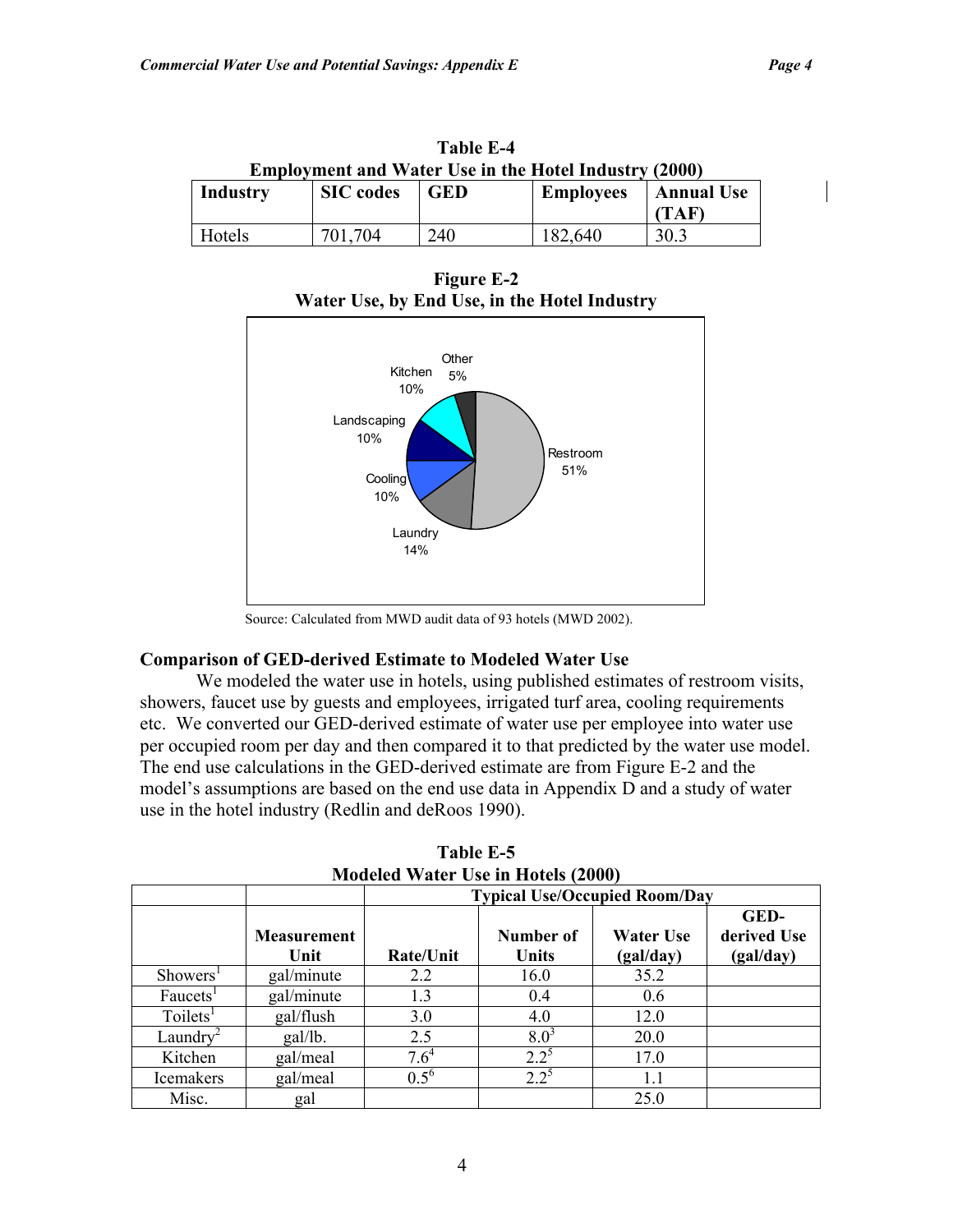| <b>INDOOR</b>           |             |     |      | 111.0 |         |
|-------------------------|-------------|-----|------|-------|---------|
|                         |             |     |      |       |         |
| Cooling                 | gal/CDD     | 5.6 | 1.4  | 8.0   |         |
| <b>COOLING</b>          |             |     |      | 8.0   |         |
|                         |             |     |      |       |         |
| Irrigation <sup>8</sup> | gal/sq. ft. | 0.2 | 50.0 | 10.0  |         |
| Pool                    |             |     |      | 0.5   |         |
| <b>OUTDOOR</b>          |             |     |      | 10.5  |         |
| <b>TOTAL</b>            |             |     |      | 130   | $117^9$ |

 $<sup>1</sup>$  See Appendix D.</sup>

 $2$  See Appendix D.

<sup>3</sup> Pounds/occupied room/day of laundry is obtained from the average of the 12 hotels in Redlin and de Roos (1990).

Eighty-nine percent of hotels have in-house laundries (Redlin and de Roos 1990).<br><sup>4</sup> Average gal/meal is obtained from the restaurant sector. Seventy-six percent of hotels have restaurants (Redlin and de Roos 1990).

<sup>5</sup> Meals/occupied room (Redlin and de Roos 1990)<br> $\frac{6}{5}$  0.5 lbs/meal \* 1.99/lb ; lbs/meal taken from 1994

 0.5 lbs/meal \* 1 gal/lb : lbs/meal taken from 1994 ASHRAE Refrigeration Handbook, 1 gal/lb estimated from Pike 1995.

<sup>7</sup> Nearly 50 percent of the hotels surveyed in Redlin and de Roos (1990) had central cooling. Average annual Cooling Degree Days (CDD) in California was 1035. Therefore Cooling Degrees per day = 1035\*50%/365 = 1.4 gal/CDD obtained from Redlin and de Roos (1990).

8 See Appendix D.

<sup>9</sup> We used information on the total number of occupied hotel rooms and total water used by the hotel sector in 2000. When we divided 2000 water use (30.3 TAF) by 350,000 rooms times the average occupancy rate for the year (66%), the water use/occupied room/day was about 117 gallons.

#### **Estimate of Potential Savings**

By applying the conservation potential calculated in the end use studies (see Appendix D) to our GED-derived estimates of water use, we estimated potential water savings (shown in Table E-6).

|                      | Potential water Savings in the Hotel Industry (2000) |       |                                            |             |     |                                        |             |  |
|----------------------|------------------------------------------------------|-------|--------------------------------------------|-------------|-----|----------------------------------------|-------------|--|
| <b>End Use</b>       | <b>Water Use</b><br>(TAF)                            |       | <b>Conservation Potential</b><br>(percent) |             |     | <b>Conservation Potential</b><br>(TAF) |             |  |
|                      |                                                      | Low   | <b>High</b>                                | <b>Best</b> | Low | <b>High</b>                            | <b>Best</b> |  |
| Restrooms            | 16.7                                                 | 31%   | 31%                                        | 31%         | 5.3 | 5.3                                    | 5.3         |  |
| Laundry              | 4.2                                                  | 42%   | 66%                                        | 54%         | 1.8 | 2.8                                    | 2.3         |  |
| Cooling              | 3.0                                                  | 9%    | 41%                                        | 26%         | 0.3 | 1.3                                    | 0.8         |  |
| Landscaping          | 3.0                                                  | 47%   | 53%                                        | 50%         | 1.1 | 1.6                                    | 1.5         |  |
| Kitchen              | 2.4                                                  | 20%   | 20%                                        | 20%         | 0.5 | 0.5                                    | 0.5         |  |
| Other                | 0.9                                                  | $0\%$ | 0%                                         | 0%          | 0.0 | 0.0                                    | 0.0         |  |
| <b>Total Savings</b> | 30.3                                                 | 30%   | 38%                                        | 34%         | 9.0 | 11.4                                   | 10.3        |  |

**Table E-6 Potential Water Savings in the Hotel Industry (2000)**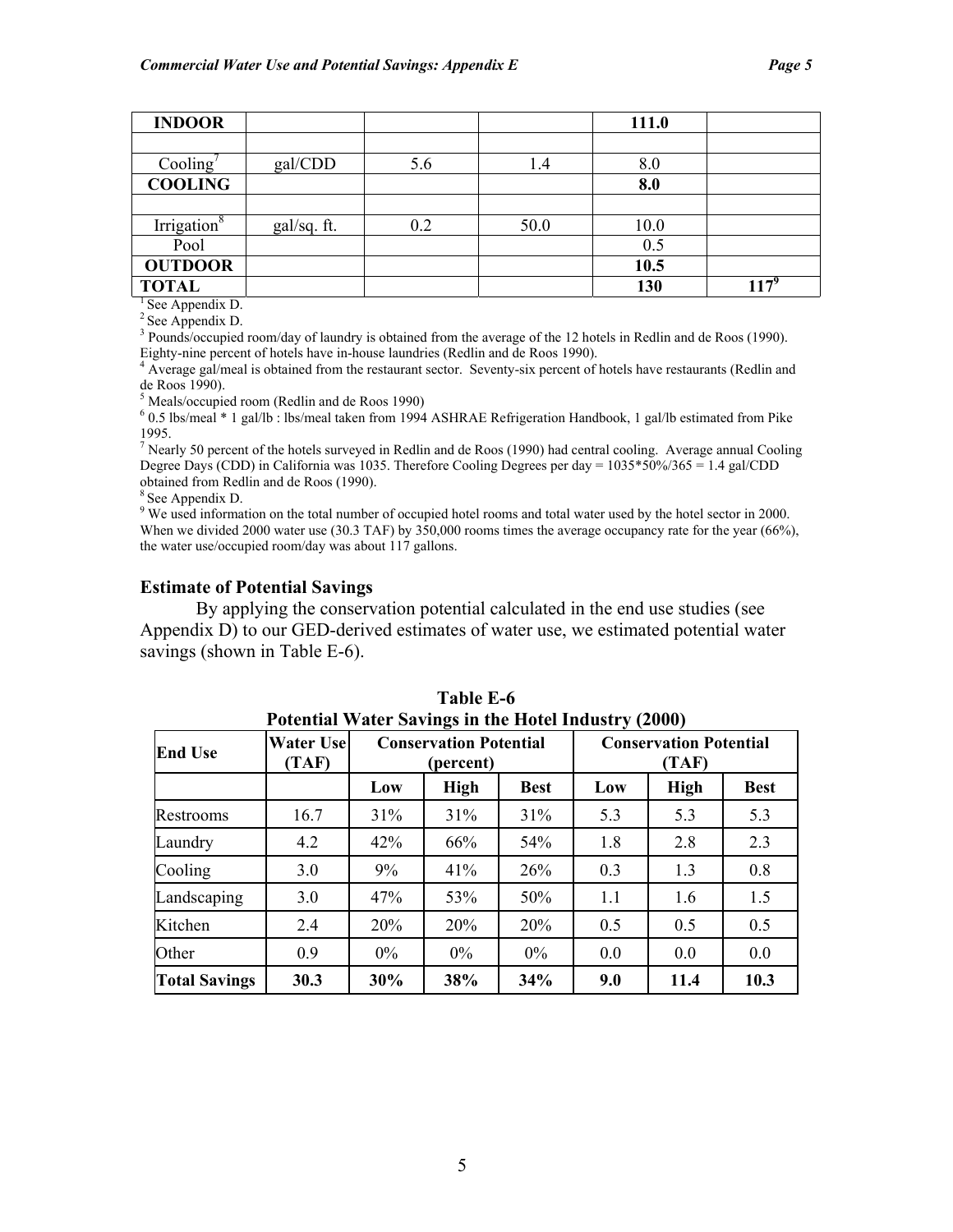┑

# **Golf Courses (SIC code 7992)**

1

SIC code 79 includes various recreational establishments such as theaters, amusement parks, movie studios, and golf courses. Because water use in these industries varies tremendously, we included only golf courses (SIC code 7992), which comprise a very water intensive sub-industry, in our analysis. Indeed, in 2000, there were nearly 900 golf courses in the state, covering close to 89,000 acres (Horton, 2002), and using 342 TAF of water annually.

|                                                                 |  | Table E-7 |  |  |  |  |
|-----------------------------------------------------------------|--|-----------|--|--|--|--|
| <b>Employment and Water Use at Golf Courses (2000)</b>          |  |           |  |  |  |  |
| Industry<br><b>SIC</b><br>  Employees<br><b>GED</b><br>  Annual |  |           |  |  |  |  |

| THUUSLI V    | $\mathbf{M}$ | urv | енирилусся | Ашпиан    |  |
|--------------|--------------|-----|------------|-----------|--|
|              |              |     |            | Use (TAF) |  |
| Golf Courses | ר00∩         |     | 34         |           |  |
|              |              |     |            |           |  |

 1 Freshwater comprised 229 AF of 2000 use and the remaining water was reclaimed water (California State Water Resources Control Board 2002).

Although we do not know the exact breakdown of water use at golf courses, we do know that water is used primarily for landscaping. Without published data, we assumed that 95 percent of golf course water use is used for irrigating turf while the remaining 5 percent is used in restrooms, kitchens, and cooling, which we consolidated as "other." Golf courses tend to use high amounts of reclaimed water in addition to selfsupplied and agency-supplied water.<sup>1</sup>

#### **Comparison of GED-derived Estimate to Modeled Water Use**

Since landscaping comprises nearly all of a golf course's water use and little or no information was available on restroom, kitchen, or cooling uses, we modeled only the irrigation component to crosscheck our GED-derived estimate. First, we totaled the number and acreage of golf courses by hydrological region and then applied what we know about turf water use in different regions to these acreages to determine total water use in  $2000.<sup>2</sup>$ 

<sup>&</sup>lt;sup>1</sup> According to the National Golf Foundation, in 1998, about 33% of the water supply to golf courses in Region 8 (which includes So Cal, W.AZ and So NV) was supplied from reclaimed water. This percentage was assumed to apply to California. The rest of the water supply to golf courses was from freshwater sources: lakes and streams (22%), wells  $(32\%)$ , public supply $(9\%)$ , and other  $(5\%)$ . (Thompson, 2002).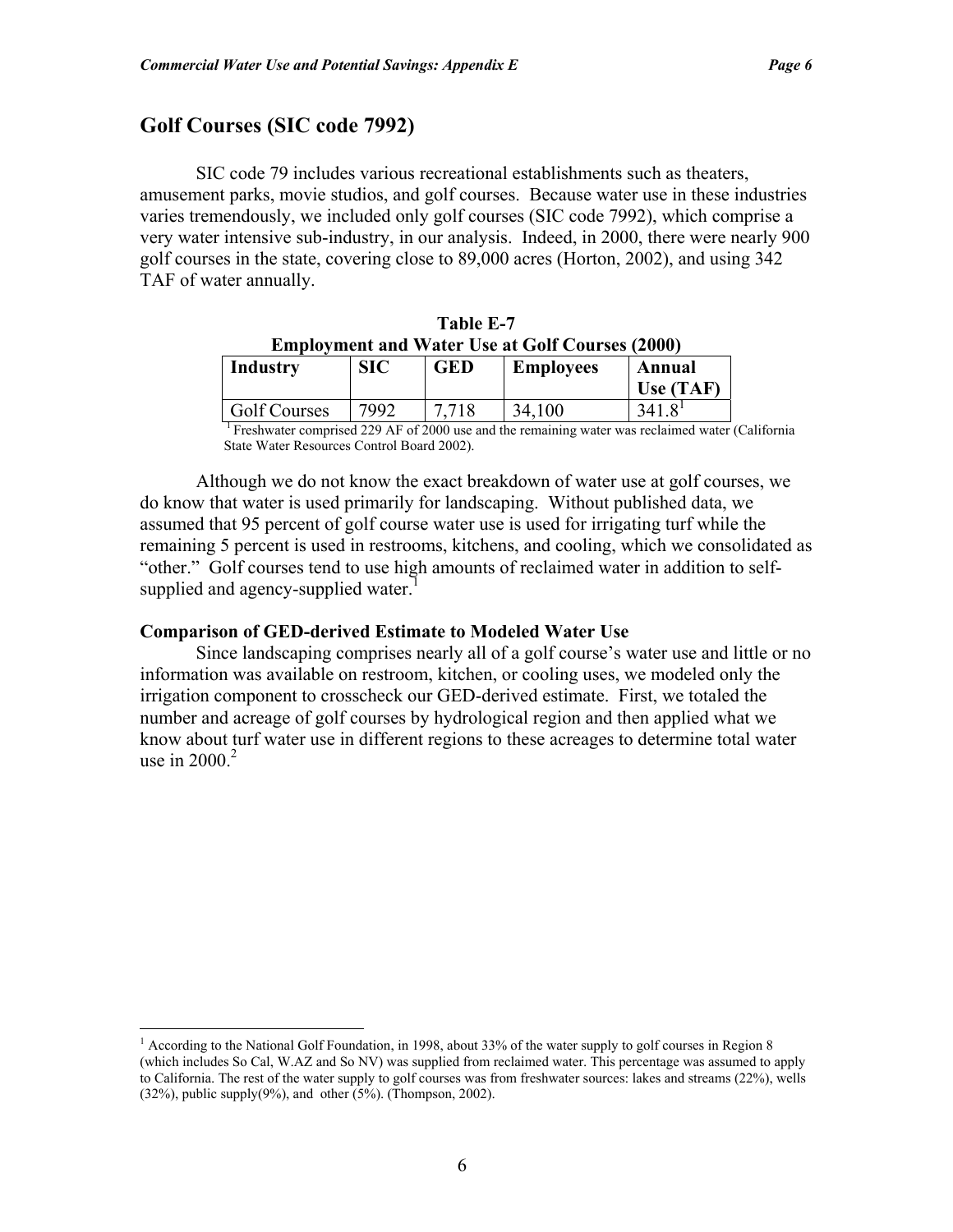|                             | <b>Modeled Irrigation Water Use at Golf Courses</b> |                     |                                                         |                                         |                                                    |                                                                    |  |  |  |
|-----------------------------|-----------------------------------------------------|---------------------|---------------------------------------------------------|-----------------------------------------|----------------------------------------------------|--------------------------------------------------------------------|--|--|--|
| <b>Hydrologic</b><br>Region | Percentage<br>Golf<br>$\rm{Average}^1$              | Acreage<br>$2000^2$ | <b>EV Ratio</b><br>w.r.t<br>Central<br>$\text{Coast}^3$ | Annual<br><b>Water Use</b><br>(AF/Acre) | <b>Modeled</b><br><b>Total Irrig.</b><br>Use (TAF) | GED-<br>derived<br><b>Estimate of</b><br><b>Total Use</b><br>(TAF) |  |  |  |
| North Coast                 | 3%                                                  | 2,945               | 1.01                                                    | 2.02                                    | 5.9                                                |                                                                    |  |  |  |
| San Francisco               | 15%                                                 | 13,394              | 1.26                                                    | 2.52                                    | <b>33.8</b>                                        |                                                                    |  |  |  |
| Central Coast               | 7%                                                  | 6,126               | 1.00                                                    | 2.00                                    | 12.3                                               |                                                                    |  |  |  |
| South Coast                 | 46%                                                 | 41,012              | 1.37                                                    | 2.74                                    | 112.4                                              |                                                                    |  |  |  |
| Tulare Lake                 | 5%                                                  | 4,082               | 1.80                                                    | 3.60                                    | 14.7                                               |                                                                    |  |  |  |
| San Joaquin                 | 6%                                                  | 5,687               | 1.80                                                    | 3.60                                    | 20.5                                               |                                                                    |  |  |  |
| Sacramento River            | 13%                                                 | 11,211              | 1.80                                                    | 3.60                                    | 40.4                                               |                                                                    |  |  |  |
| North Lahontan              | $1\%$                                               | 544                 | 1.56                                                    | 3.12                                    | 1.7                                                |                                                                    |  |  |  |
| South Lahontan              | $4\%$                                               | 3,412               | 2.08                                                    | 4.16                                    | 14.2                                               |                                                                    |  |  |  |
| Colorado River              | $0\%$                                               | 360                 | 2.53                                                    | 5.06                                    | 1.8                                                |                                                                    |  |  |  |
| <b>Total Irrigation</b>     |                                                     | 88,773              |                                                         |                                         | 258                                                | 324.6                                                              |  |  |  |
| <b>Total All End</b>        |                                                     |                     |                                                         |                                         |                                                    |                                                                    |  |  |  |
| <b>Uses</b>                 |                                                     |                     |                                                         |                                         |                                                    | 341.8                                                              |  |  |  |

**Table E-8** 

<sup>1</sup> The number of golf courses was reported by county and we translated this into hydrologic region (California Golf Owners Association 2002). We then converted the number of golf courses in each region into a percentage of the state's total golf course acreage.

 $2$  The total acreage of golf courses was reported by the California Golf Owners Association (2002) and then distributed among regions based on the percentage of golf courses in each region.

<sup>3</sup> see Appendix D.

### **Estimate of Potential Savings**

By applying the conservation potential calculated in the end use studies (see Appendix D) to our GED-derived estimates of water use, we estimated potential water savings (shown in Table E-9).

| <b>Potential Water Savings at Golf Courses (2000)</b> |                              |                                            |             |                                        |          |             |                  |  |
|-------------------------------------------------------|------------------------------|--------------------------------------------|-------------|----------------------------------------|----------|-------------|------------------|--|
| <b>End Use</b>                                        | Water<br><b>Use</b><br>(TAF) | <b>Conservation Potential</b><br>(percent) |             | <b>Conservation Potential</b><br>(TAF) |          |             |                  |  |
|                                                       |                              | Low                                        | <b>High</b> | <b>Best</b>                            | Low      | <b>High</b> | <b>Best</b>      |  |
| Irrigation<br>(Freshwater)                            | 211.9 <sup>1</sup>           | 26%                                        | 100%        | 39%                                    | 60.1     | $211.9^2$   | 88.7             |  |
| Irrigation<br>(Reclaimed)                             | $112.8^{\circ}$              | $0\%$                                      | $0\%$       | $0\%$                                  | $\theta$ | $\theta$    | $\boldsymbol{0}$ |  |
| Other                                                 | 17.1                         | $0\%$                                      | $0\%$       | $0\%$                                  | $\Omega$ | $\theta$    | $\theta$         |  |
| <b>Total</b>                                          | 341.8                        | 26%                                        | 100%        | 39%                                    | 55.6     | 82.1xx      | 211.9xx          |  |

**Table E-9 Potential Water Savings at Golf Courses (2000)** 

<sup>1</sup> According to the National Golf Foundation, in 1998, about 33% of the water supply to golf courses in Region 8

(which includes So Cal, W.AZ and So NV) was supplied from reclaimed water. (Thompson, 2002)  $2^2$  The low and best estimates coincide with the findings in Appendix D while the high estimate includes potential

freshwater savings if all freshwater currently used in golf course irrigation (229 AF/year) was replaced with reclaimed water.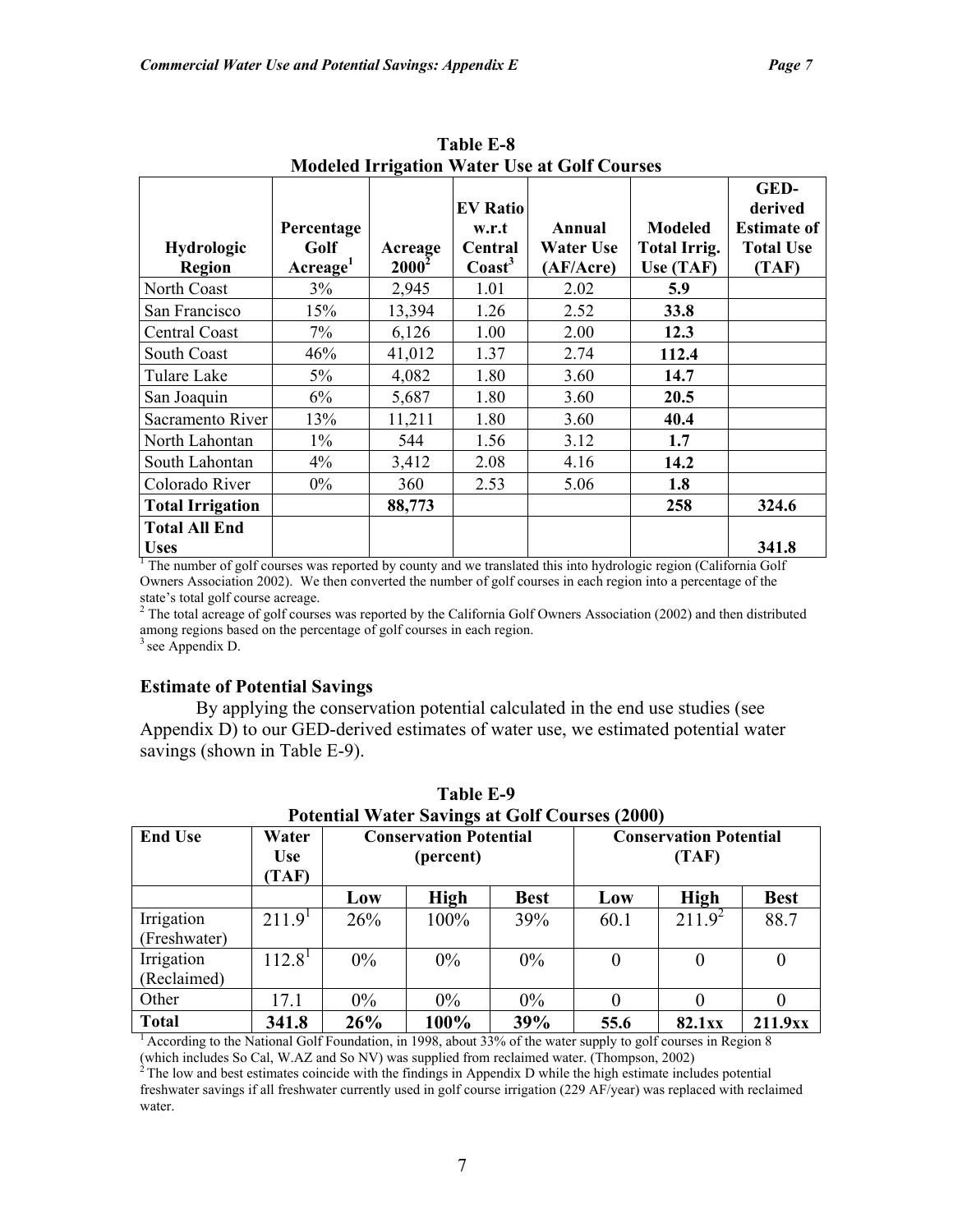# **Hospitals (SIC code 806)**

Hospitals are classified under SIC code 80, which also includes physicians' offices (SIC codes 801, 802, and 804), nursing homes and special care facilities (SIC code 805), laboratories and dental clinics (SIC code 807), and outpatient clinics and blood banks (SIC codes 808 and 809). Because the water use in these facilities varies considerably, we focused solely on hospitals (SIC code 806), which are the largest single sub-industry in SIC code 80. Table E-10 and Figure E-3 show water use in hospitals by end-use.

**Table E-10 Employment and Water Use in the Hospital Industry (2000)**

| <b>Industry</b> | <b>SIC</b> code | $\mathrm{GED}^{1,2}$ | <b>Employees</b> | <b>Annual Use</b> |
|-----------------|-----------------|----------------------|------------------|-------------------|
|                 |                 |                      |                  | TAF               |
| Hospitals       | 306             |                      | 428,450          | 36.7              |

 $\frac{1}{1}$ Based on a 225-day year.

<sup>2</sup> Note that the GED coefficients estimated for 1995, were decreased by 20% to obtain the GED coefficients for 2000 for the commercial sector.



**Figure E-3 Water Use, by End Use, in the Hospitals** 

Source: Calculated from MWD audit data of regional hospitals (MWD 2002).

#### **Process Water Description**

Hospitals use process water to operate the following equipment:

- X-ray machines (as part of the film development process);
- Steam sterilizers (for sterilizing equipment);
- Washers:
- Autoclaves (for sterilizing equipment);
- Laboratories;
- Boilers;
- Vacuum pumps (for sterilizing environments); and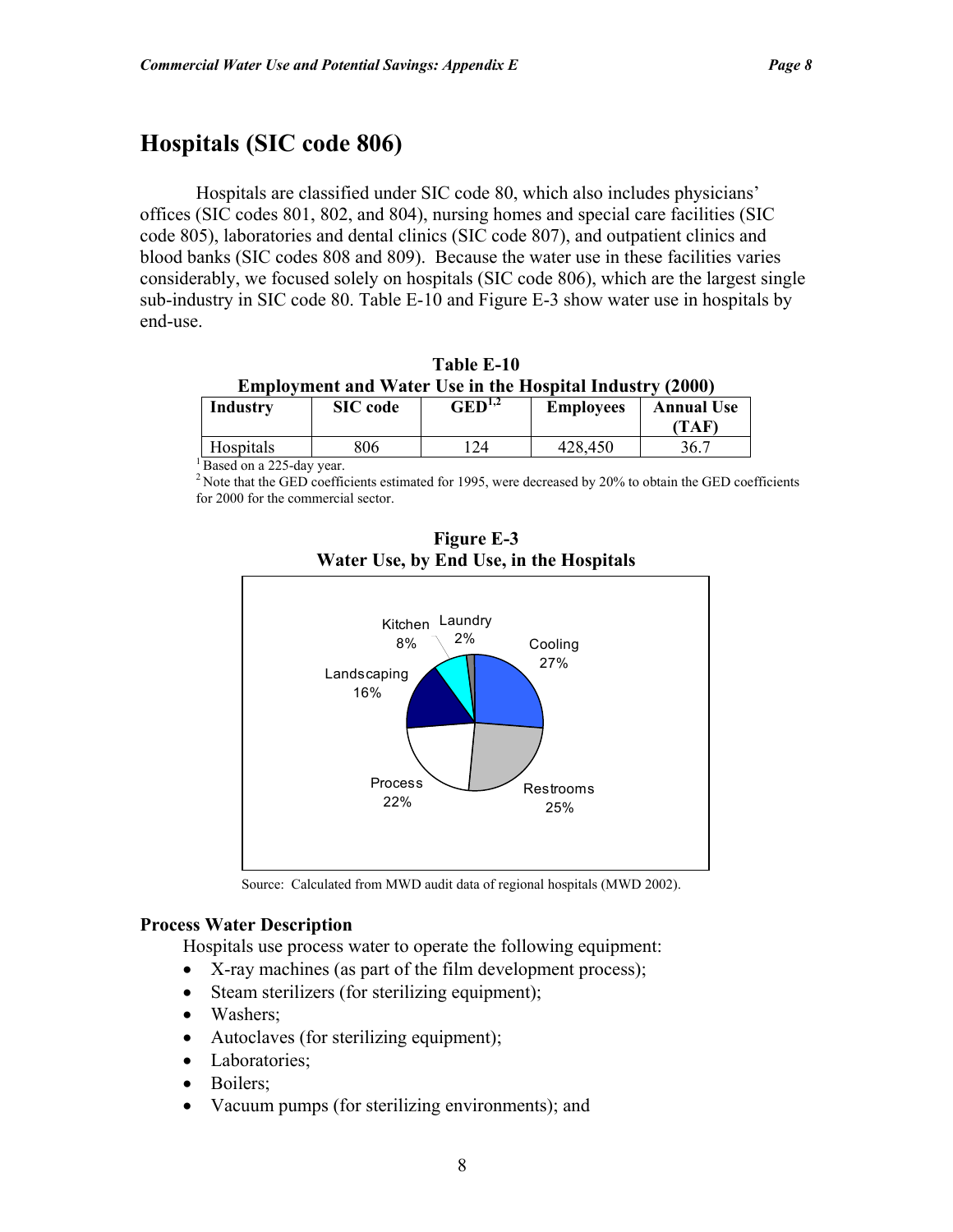• Other, misc. processes.

### **Potential Process Water Savings**

| <b>Sub-end Use</b> | $\alpha$ ordinary process water suvings in the response mutustry (2000)<br>Water Conservation Sub-end Use Technology   Penetration   Conservation |         |                      |                     |                    |
|--------------------|---------------------------------------------------------------------------------------------------------------------------------------------------|---------|----------------------|---------------------|--------------------|
|                    | <b>Measure</b>                                                                                                                                    | $(x)^1$ | Savings (c)          | Rate $(p)$          | Potential (s) $^2$ |
|                    |                                                                                                                                                   |         |                      | (percent)           |                    |
| X-ray              | Recirculating x-ray<br>machines <sup>3</sup>                                                                                                      | 22%     | $90\%$ <sup>3</sup>  | $5\%^{4}$           | 90%                |
| Steam sterilizers  | Replace steam<br>sterilizers with ozone<br>based ones;<br>recirculate water where<br>replacement is not<br>possible                               | 23%     | $70\%$ <sup>5</sup>  | $50\%$ <sup>6</sup> | 65%                |
| Washers            | None                                                                                                                                              |         |                      |                     |                    |
| Autoclave          | None                                                                                                                                              |         |                      |                     |                    |
| Laboratories       | Improve efficiency of<br>reverse osmosis units;<br>install ultrasonically<br>controlled sinks; retrofit<br>sterilizers                            | $1\%$   | 20%                  | $30\%^{6}$          | 20%                |
| <b>Boilers</b>     | Recycle boiler<br>condensate                                                                                                                      | $1\%$   | 50%                  | 85%                 | 50%                |
| Vacuum pumps       | Replace with oil-ring<br>pumps                                                                                                                    | 4%      | $100\%$ <sup>7</sup> | $95\%$ <sup>8</sup> | 100%               |
| Other              |                                                                                                                                                   |         | $0\%$                | 50%                 | 30%                |
| Total              |                                                                                                                                                   |         |                      | 52%                 |                    |

# **Table E-11 Potential Process Water Savings in the Hospital Industry (2000)**

<sup>1</sup> Estimated from data in three case studies (B&V 1991 (c&d), MWD 1996, B&M, 1995). <sup>2</sup> Percent Savings Potential = Savings \* (1-Penetration)/ (1- Savings \*Penetration Rate)

<sup>3</sup> Water Saver/Plus <sup>TM</sup> units can save 98 percent of water used for x-ray machines (CUWCC 2001). Because this technology is relatively new, only a handful of machines have been retrofitted and we assumed that 95 percent of x-ray machines in California are yet to be replaced.

 $4$  Estimated from data in CUWCC (2001).

 $5$  The typical conservation recommendations for sterilizers include installing auto-shutoff valves, running the sterilizer or autoclave with full loads only, and recycling steam condensate and non-contact cooling water from sterilizers as make-up water in cooling towers or boilers. These conservation measures could result in savings up to 60 percent (LADWP 1991). However, more recently a few hospitals have replaced steam sterilization with chemical-based sterilizers, saving both water and energy. Almost 70 percent of a hospital's sterilizing needs can be met without steam (Scaramelli and Cohen 2002).

 $6$  Estimate based on how many years the technology has been around

<sup>7</sup> Converting from water ring pumps to oil ring pumps eliminate water use altogether. Where steam must be used, recirculation is increasingly becoming common (Scaramelli and Cohen 2002).

<sup>8</sup> Oil-ring vacuum pumps currently dominate 80 percent of the market, about 17 percent are oil-less, and roughly 3 percent are still water-ring pumps (Britain 2002).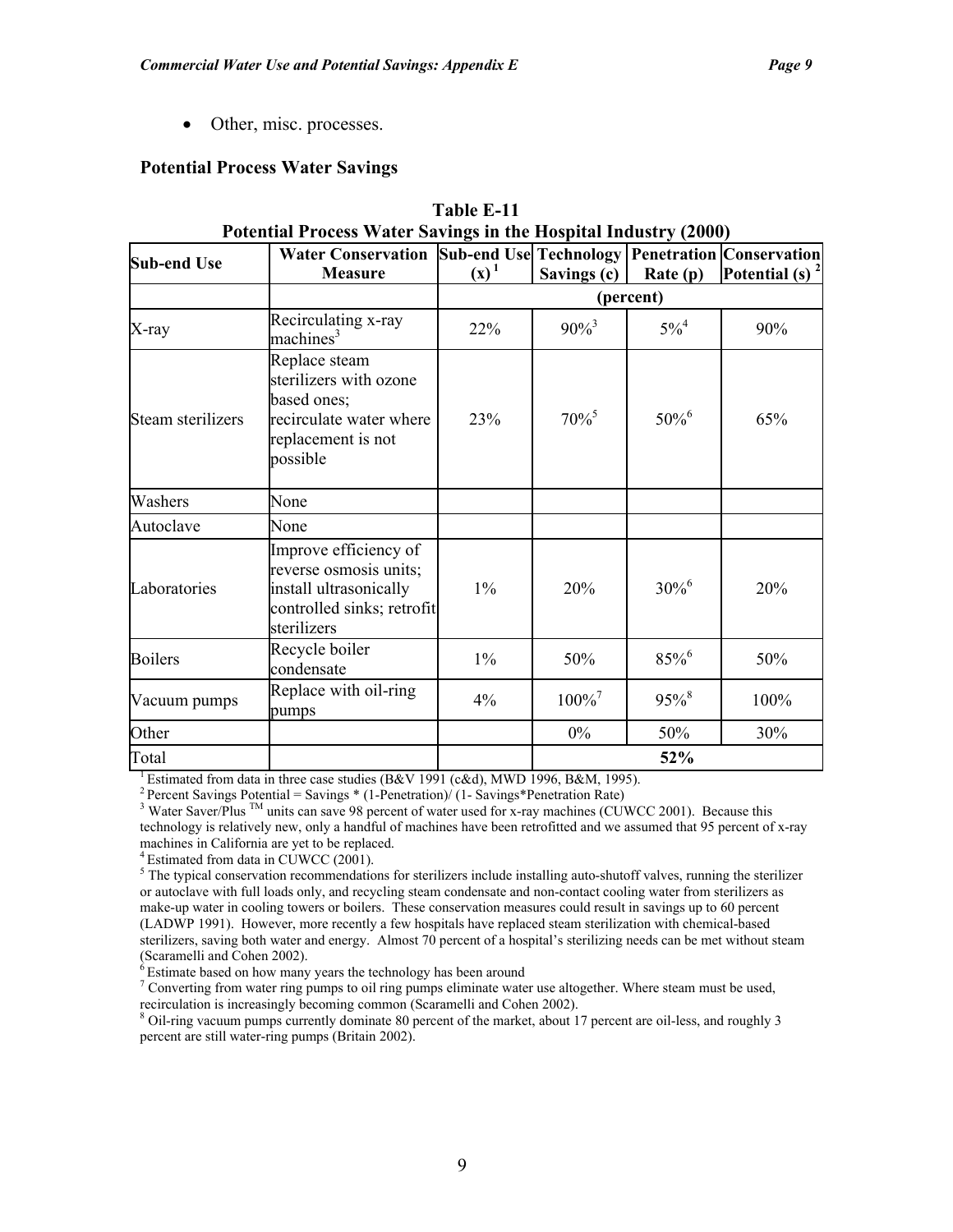### **Estimate of Potential Savings**

By applying the conservation potential calculated in the end use studies (see Appendix D) and Table E-11 to our GED-derived estimates of water use, we estimated potential water savings (shown in Table E-12).

| <b>End Use</b> | <b>Water Use</b><br>(TAF) | <b>Conservation Potential</b><br>(percent) |             |             | <b>Conservation Potential</b><br>(TAF) |             |             |
|----------------|---------------------------|--------------------------------------------|-------------|-------------|----------------------------------------|-------------|-------------|
|                |                           | Low                                        | <b>High</b> | <b>Best</b> | Low                                    | <b>High</b> | <b>Best</b> |
| Cooling        | 9.6                       | 9%                                         | 41%         | 26%         | 0.9                                    | 4.0         | 2.5         |
| Restrooms      | 9.2                       | 47%                                        | 47%         | 47%         | 4.3                                    | 4.3         | 4.3         |
| Process        | 8.1                       | 39%                                        | 57%         | 52%         | 3.1                                    | 4.6         | 4.2         |
| Landscaping    | 5.9                       | 38%                                        | 53%         | 50%         | 2.2                                    | 3.1         | 2.9         |
| Kitchen        | 2.9                       | 20%                                        | 20%         | 20%         | 0.6                                    | 0.6         | 0.6         |
| Laundry        | 0.7                       | 42%                                        | 42%         | 42%         | 0.3                                    | 0.3         | 0.3         |
|                | 36.7                      | 31%                                        | 46%         | 40%         | 11.4                                   | 16.8        | 14.8        |

**Table E-12 Potential Water Savings in the Hospital Industry (2000)**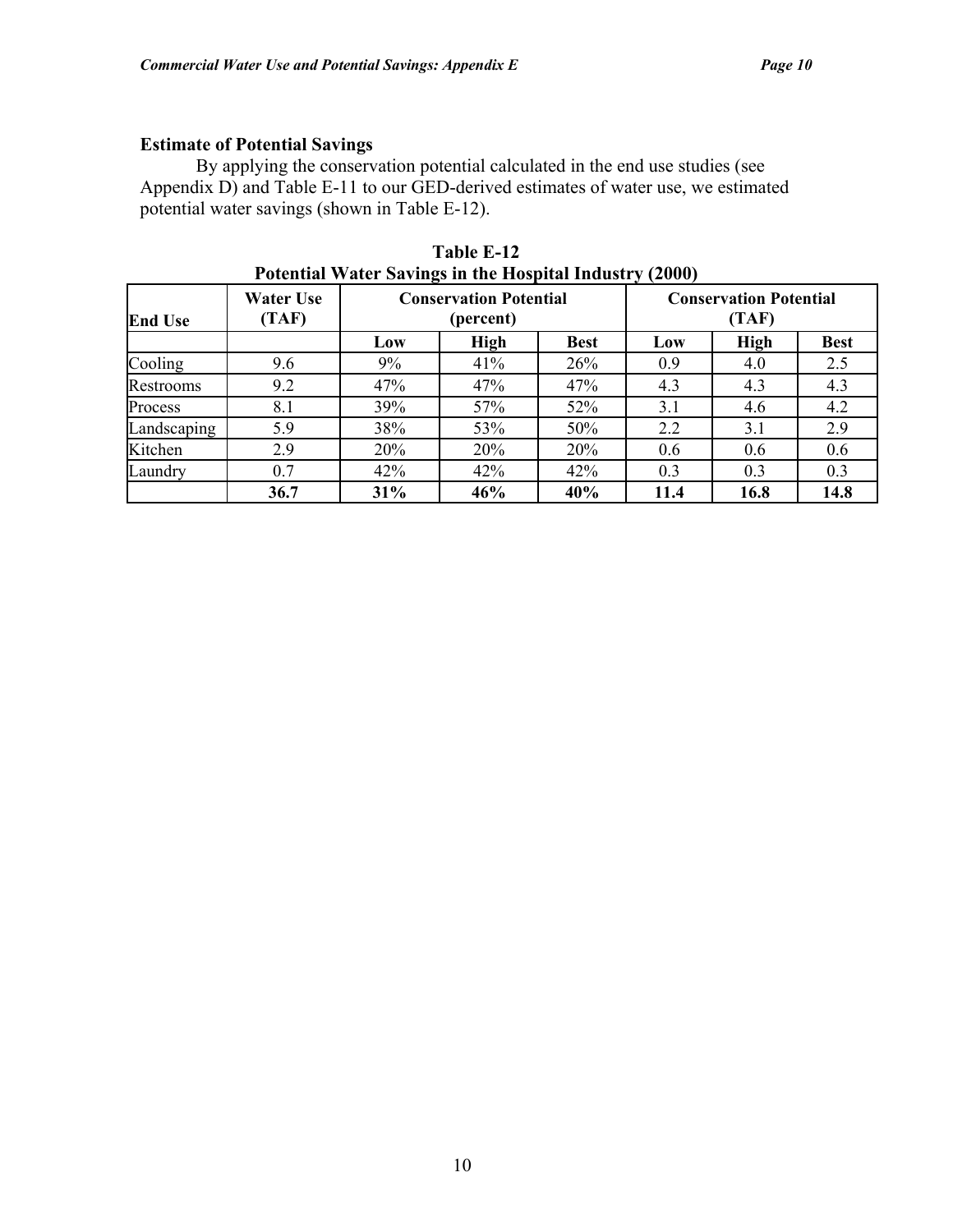# **Laundries (SIC code 721)**

SIC code 721 consists of a range of facilities that include carpet and upholstery cleaners, large linen rental companies, and a variety of laundries, including industrial laundries that clean rags used to wipe inks and solvents off equipment. We include all laundries except SIC code 7215, coin laundries. Table E-13 shows employment and gallons per employee per day coefficients. Figure E-4 shows laundry end-use estimates. As expected, most water use in this industry goes to washing clothes, though about 15% goes to other end uses.

| <b>Employment and Water Use in the Laundry Industry (2000)</b> |                 |                    |                  |                            |  |
|----------------------------------------------------------------|-----------------|--------------------|------------------|----------------------------|--|
| <b>Sub-industry</b>                                            | <b>SIC</b> code | $\text{GED}^{1,2}$ | <b>Employees</b> | <b>Annual Use</b><br>(TAF) |  |
|                                                                |                 |                    |                  |                            |  |
| Dry cleaning $\&$                                              | 7216            | 981                | 21,410           | 14.5                       |  |
| laundry                                                        |                 |                    |                  |                            |  |
| Linen supply                                                   | 7213            | 977                | 7,860            | 5.3                        |  |
| Carpet $\&$                                                    | 7217            | 984                | 5,890            | 4.0                        |  |
| upholstery                                                     |                 |                    |                  |                            |  |
| Industrial                                                     | 7218            | 981                | 9,150            | 6.2                        |  |
| launderers                                                     |                 |                    |                  |                            |  |
| <b>Total</b>                                                   | 49,965          |                    | 44,310           | 30.0                       |  |

| Table E-13                                                     |
|----------------------------------------------------------------|
| <b>Employment and Water Use in the Laundry Industry (2000)</b> |
|                                                                |

 $<sup>1</sup>$  Based on a 225-day year.</sup>

<sup>2</sup> Note that the GED coefficients estimated for 1995, were decreased by 20% to obtain the GED coefficients for 2000 for the commercial sector.

In the laundry industry, water is used primarily to remove soil and odors from textiles through laundering and very little water (<15 percent) is used for other purposes.



**Figure E-4 Water Use, by End Use, in the Laundry Industry** 

Source: Based on average of two laundry case studies (AWWARF 2000)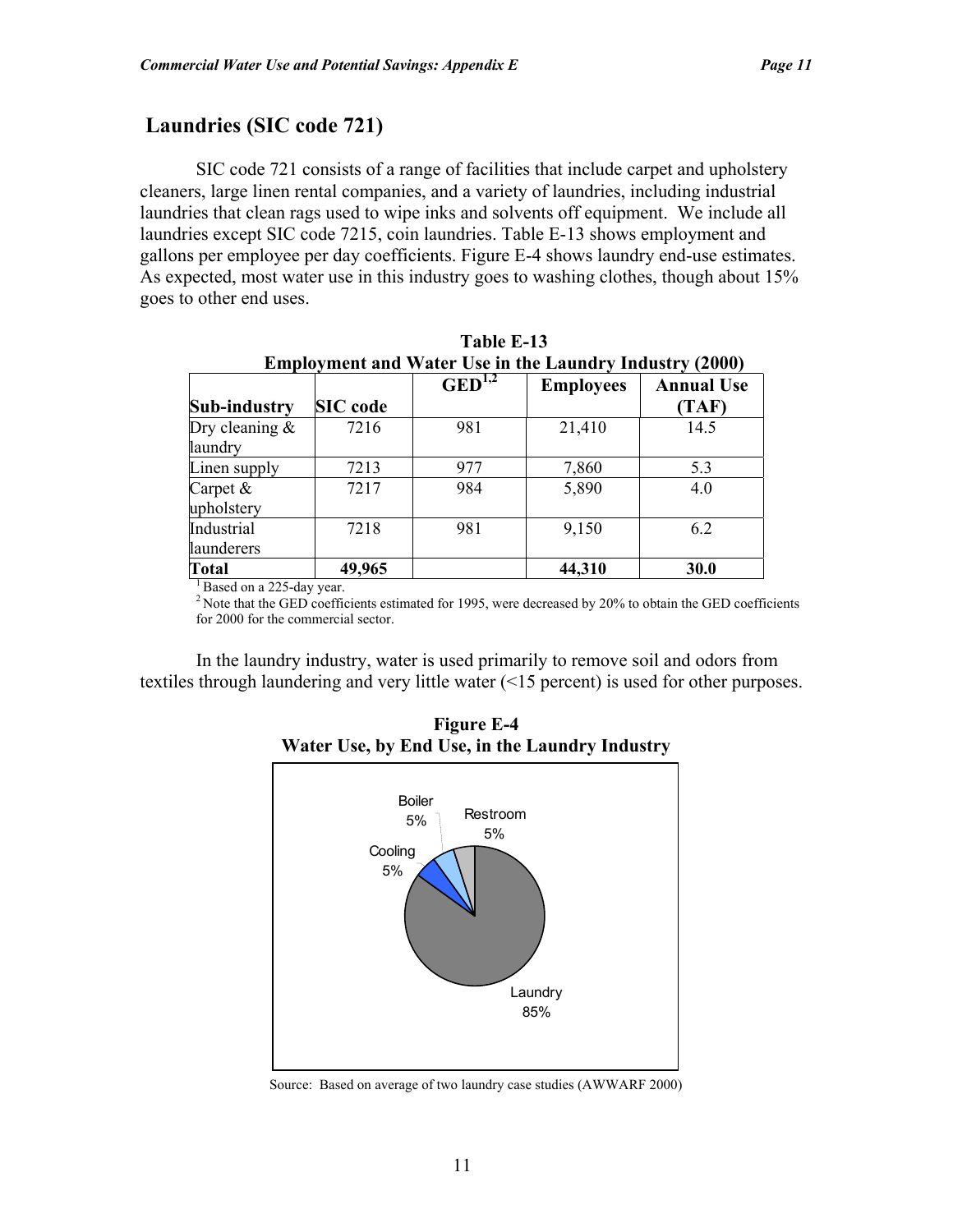### **Estimate of Potential Savings**

By applying the conservation potential calculated in the end use studies (see Appendix D) to our GED-derived estimates of water use, we estimated potential water savings (as shown in Table E-14).

|                     | Water Use | <b>Conservation Potential</b> |           |             | <b>Conservation Potential</b> |             |             |
|---------------------|-----------|-------------------------------|-----------|-------------|-------------------------------|-------------|-------------|
|                     | (TAF)     |                               | (percent) |             |                               | (TAF)       |             |
| <b>End Use</b>      |           | Low                           | High      | <b>Best</b> | Low                           | <b>High</b> | <b>Best</b> |
| Laundry             | 25.5      | 42%                           | 66%       | 54%         | 10.8                          | 16.9        | 13.8        |
| Cooling             | 1.5       | 9%                            | 41%       | 26%         | 0.1                           | 0.6         | 0.4         |
| Boiler <sup>1</sup> | 1.5       | $0\%$                         | 25%       | 10%         | 0.0                           | 0.4         | 0.2         |
| Restroom            | 1.5       | 34%                           | 34%       | 34%         | 0.5                           | 0.5         | 0.5         |
| Total               | 30.0      | 38%                           | 61%       | 49%         | 11.4                          | 18.4        | 14.8        |

| Table E-14                                                        |
|-------------------------------------------------------------------|
| Potential Water Savings in the Industrial Laundry Industry (2000) |

<sup>1</sup> Assumed Range

### **Restaurants (SIC code 58)**

Water is used in restaurants primarily for kitchen purposes, such as washing dishes, making ice, and preparing food (see Appendix D for a description of these uses). A significant amount of water is also used for restrooms. Table E-15 and Figure E-5 provide our estimates of total water use in the restaurant industry by end use.

**Table E-15** 

| <b>Employment and Water Use in the Restaurant Industry (2000)</b> |  |  |
|-------------------------------------------------------------------|--|--|
|                                                                   |  |  |

| Industry           | <b>SIC</b> code | $\text{GED}^{1,2}$ | <b>Employees</b> | Annual      |
|--------------------|-----------------|--------------------|------------------|-------------|
|                    |                 |                    |                  | Use $(TAF)$ |
| <b>Restaurants</b> |                 | 265                | 890,600          | 63.0        |

 $\frac{1}{1}$  Based on a 225-day year.

<sup>2</sup> Note that the GED coefficients estimated for 1995, were decreased by 20% to obtain the GED coefficients for 2000 for the commercial sector.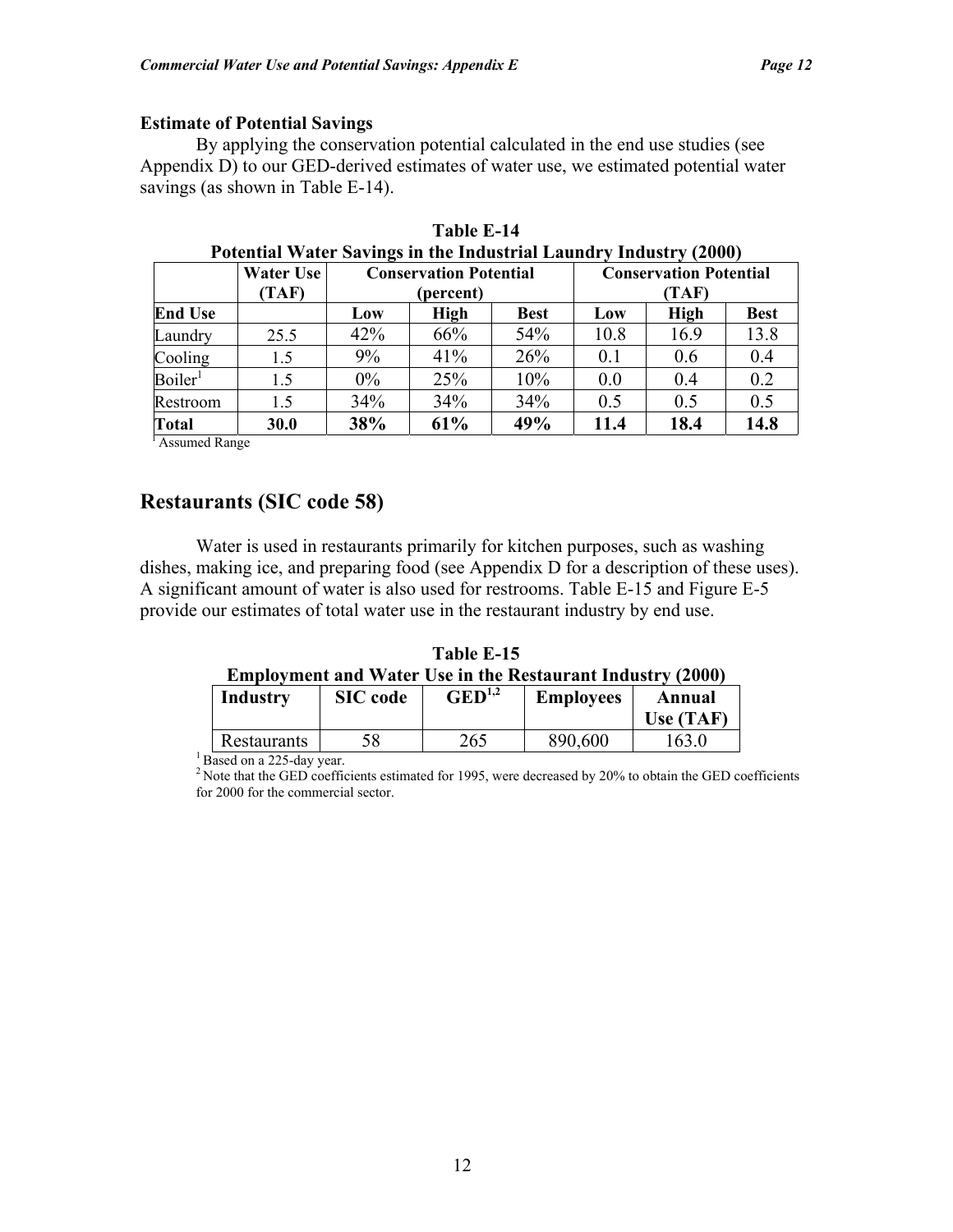

**Figure E-5 Water Use, by End Use, in the Restaurant Industry** 

Source: Calculated from MWD audit data of 89 restaurants (MWD 2002).

### **Comparison of GED-derived Estimate to Modeled Water Use**

We modeled water use in restaurants using published estimates of restroom visits by employees and customers, irrigated turf area, cooling requirements, dishwashing water use etc. We converted our GED-derived estimate of water use per employee into water use per meal and then compared it to that predicted by the water use model. To convert the GED-derived estimate, we first divided the amount of water used in the restaurant sector in 2000 by the number of meals eaten to calculate the average gallons/meal/day.

 Because the number of meals eaten at California restaurants per day was not available, we estimated this number with two different methods (see Tables E-16 and E-17).

| Number of Meals Served in California (2000), Method One |                                     |                     |  |  |  |
|---------------------------------------------------------|-------------------------------------|---------------------|--|--|--|
| Data                                                    | <b>Source</b>                       | <b>Value (2000)</b> |  |  |  |
| A) Employees in California                              | <b>US Census Bureau</b>             | 895,000             |  |  |  |
| B) Meals/employee/day                                   | Average of restaurants <sup>1</sup> |                     |  |  |  |
| C) Total meals/day in California                        | $A*B$                               | 13,500,000          |  |  |  |
| D) Percentage of drive-through meals                    | <b>Restaurant USA</b>               | 18%                 |  |  |  |
| E) Take out meals/day                                   | $C^*D$                              | 2,400,000           |  |  |  |
| F) Sit down meals/day                                   | $C-E$                               | 11,100,000          |  |  |  |

**Table E-16 Number of Meals Served in California (2000), Method One** 

 $\frac{1}{1}$  Average of data from several case studies (LADWP, 1991 (a & b), MWD, 1992, MWRA, 1990)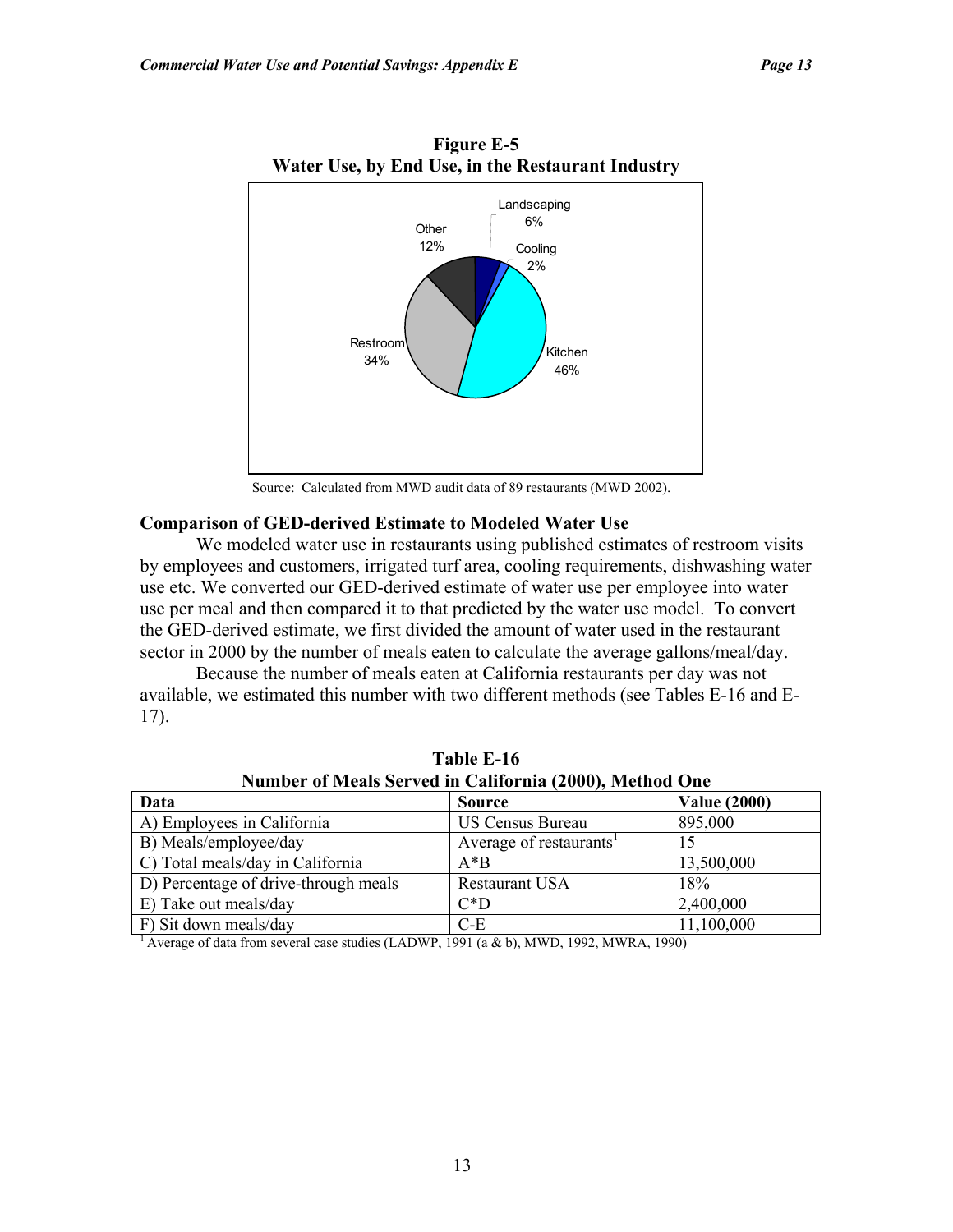| Number of Meals Served in California (2000), Method Two |                             |                     |  |  |  |
|---------------------------------------------------------|-----------------------------|---------------------|--|--|--|
| Data                                                    | <b>Source</b>               | <b>Value (2000)</b> |  |  |  |
| A) Population in California in 2000                     | <b>US Census Bureau</b>     | 33,800,000          |  |  |  |
| B) Meals eaten out/week                                 | Restaurant USA              | 4.2                 |  |  |  |
| C) Total meals/day in California                        | $A*B/7$                     | 18,200,000          |  |  |  |
| D) Fraction of meals eaten at cafeterias                | Fraction of                 | $25\%$              |  |  |  |
| (not in SIC code 58)                                    | establishments not included |                     |  |  |  |
|                                                         | in SIC code 58              |                     |  |  |  |
| E) Meals in SIC code 58                                 | $C^*(1-D)$                  | 13,700,000          |  |  |  |
| F) Percentage of drive-through meals                    | Restaurant USA              | 18%                 |  |  |  |
| G) Number of drive-through meals                        | $D^*E$                      | 2,500,000           |  |  |  |
| H) Sit-down meals/day in restaurants                    | $D-F$                       | 11,200,000          |  |  |  |

**Table E-17** 

<sup>1</sup> We used the number of establishments (74,000) published by the California Restaurants Association

(www.calrest.org). The number listed under SIC code 58 (57,000), is about 77 percent of the total restaurants.

To model the water use in a medium-sized restaurant, we considered a food establishment with 25 employees and 60 seats. The meal turnover industry average of 5 meals/seat/day (or 250 meals/day) (LADWP, 1991 (a & b), MWD, 1992, MWRA, 1990) was applied to end-use data from Appendix D.

|                           |                     |                                                  |        | <b>Use</b> | <b>Use Efficient</b>                               |
|---------------------------|---------------------|--------------------------------------------------|--------|------------|----------------------------------------------------|
| <b>Water End Use</b>      | Volume <sup>1</sup> | Times Per Day <sup>1</sup>                       |        |            | Use Gal/Day Gal/Meal/Day Gal/Meal/Day <sup>2</sup> |
| <b>Dishwasher</b>         |                     |                                                  |        |            |                                                    |
| Pre-rinse nozzles         | $2.5$ gpm           | $60 \text{ min}$                                 | 150    | 0.6        | 0.40                                               |
| Pot and pan sink          | 40 gal              | $3 \text{ sinks} * 2 \text{ fills}^3$            | 300    | 1.20       | 1.20                                               |
| Garbage disposal          | 4.5 gpm             | 30 min                                           | 135    | 0.54       | 0.20                                               |
| Dishwasher                | 2.4 gal/rack        | 0.5 racks/meal, 70 percent capacity <sup>4</sup> | 429    | 1.71       | 0.79                                               |
| Restrooms <sup>5</sup>    |                     |                                                  |        |            |                                                    |
| Employee use restrooms    | 2.8 gal/visit       | 25 employees * 4.6 visits/day gal/day            | 322    | 1.3        | 0.72                                               |
| Customer use restrooms    | 2.7 gal/visit       | 250 customers *50 percent of customers           | 338    | 1.4        | 0.79                                               |
| <b>Food Prep</b>          |                     |                                                  |        |            |                                                    |
| Preparation sink          | 15 gal              | $2$ fills/day                                    | 30     | 0.12       | 0.12                                               |
| Water used in food        | 0.5 gal/meal        | 250 meals/day                                    | 125    | 0.50       | 0.50                                               |
| <b>Icemaker</b>           |                     |                                                  |        |            |                                                    |
| Ice maker                 | 1 gal/l $b6$        | 1.5 lb/meal <sup>7*</sup> 250 meals              | 338    | 1.5        | 1.2                                                |
| <b>General Sanitation</b> |                     |                                                  |        |            |                                                    |
| Floor wash                | 12 gal/clean        | 3 cleans <sup>8</sup>                            | 36     | 0.14       | 0.14                                               |
| Other $9$                 | 30 gal              |                                                  | 125    | 0.50       | 0.50                                               |
| <b>Miscellaneous</b>      | $100$ gal           |                                                  | 100    | 0.40       | 0.40                                               |
| <b>Total</b>              |                     |                                                  | 25,607 | 9.91       | 6.96                                               |

**Table E-18 Modeled Daily Water Use in Restaurants (2000)** 

<sup>1</sup> Volume and use were estimated from data in several case studies (LADWP, 1991 (a & b), MWD, 1992, MWRA,

1990), except where otherwise noted.

<sup>2</sup> See Appendix D

 $3$ <sup>3</sup> Three pot sinks of 50 gallons capacity are filled and emptied twice daily.

<sup>4</sup> The amount of dishes generated was assumed to be 2.5 racks/guest (Bohlig 2002).

<sup>5</sup> See Appendix D.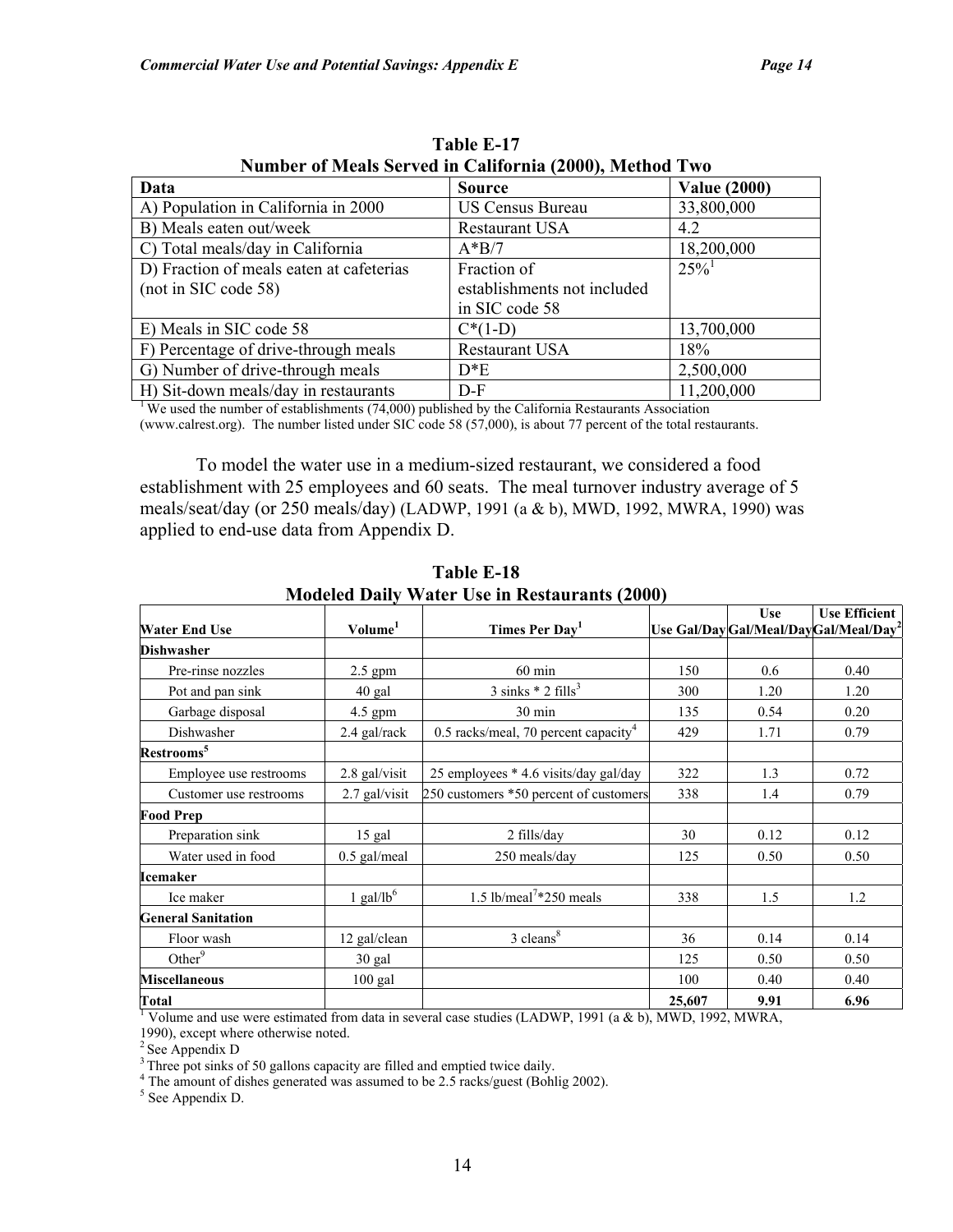$6$  Ice used per meal was about 1.5 lbs and icemaker water use of 1 gal/lb was assumed (note that one gallon of water produces only one pound of ice because, during the process, several gallons are lost to bleed-off.

7 ASHRAE 1994

 $\frac{8}{2}$  Assuming the restaurant uses about 25 gallons each time it cleans the floor and counters and it does this twice daily.

<sup>9</sup> The restaurant uses 100 gallons daily in other uses including laundry and landscaping (about 5 percent of total use). The restaurant does not have a cooling tower.

Our comparison of the GED-derived and modeled estimates is shown in Table E-19 below.

| Table E-19                                                                                            |       |    |  |  |  |  |
|-------------------------------------------------------------------------------------------------------|-------|----|--|--|--|--|
| <b>Comparison of Estimates of Water Use in a Typical Restaurant</b>                                   |       |    |  |  |  |  |
| <b>GED-derived</b><br><b>Model 2</b><br>Model 1<br>(gallons/meal)<br>(typical use)<br>(efficient use) |       |    |  |  |  |  |
| Total                                                                                                 | ים כו | 99 |  |  |  |  |

<sup>1</sup> Using 163 TAF in 2000 for SIC code 58 and dividing this by the number of meals per day and then by 365 days in a year, we got about 12.9 gal/meal.

### **Estimate of Potential Savings**

By applying the conservation potential calculated in the end use studies (see Appendix D) to our GED-derived estimates of water use, we estimated potential water savings (shown in Table E-20).

|                    | Water Use<br>(TAF) |       | <b>Conservation Potential</b><br>(percent) |             | <b>Conservation Potential</b><br>(TAF) |      |             |  |
|--------------------|--------------------|-------|--------------------------------------------|-------------|----------------------------------------|------|-------------|--|
| <b>End Use</b>     |                    | Low   | <b>High</b>                                | <b>Best</b> | Low                                    | High | <b>Best</b> |  |
| Landscaping        | 9.8                | 38%   | 53%                                        | 50%         | 3.7                                    | 5.2  | 4.9         |  |
| Cooling            | 3.3                | 9%    | 41%                                        | 26%         | 0.3                                    | 1.4  | 0.8         |  |
| Kitchen            | 75.0               | 20%   | 20%                                        | 20%         | 14.9                                   | 14.9 | 14.9        |  |
| Restrooms          | 55.4               | 46%   | 46%                                        | 46%         | 25.2                                   | 25.2 | 25.2        |  |
| Other <sup>2</sup> | 19.6               | $0\%$ | 25%                                        | 10%         | 0.0                                    | 4.9  | 2.0         |  |
| <b>Total</b>       | 163.0              | 27%   | 32%                                        | 29%         | 44.0                                   | 51.5 | 47.7        |  |

**Table E-20 Potential Water Savings in the Restaurant Industry (2000)** 

 $<sup>1</sup>$  Based on our modeled landscaping use, we assumed that about 18 TAF, or 4 percent, of total restaurant use is used for</sup> landscaping. The remaining 13 TAF, or 6 percent, of the other/landscaping category was used for other purposes. See

Appendix D for more information on landscaping.<br> $2^2$  Range assumed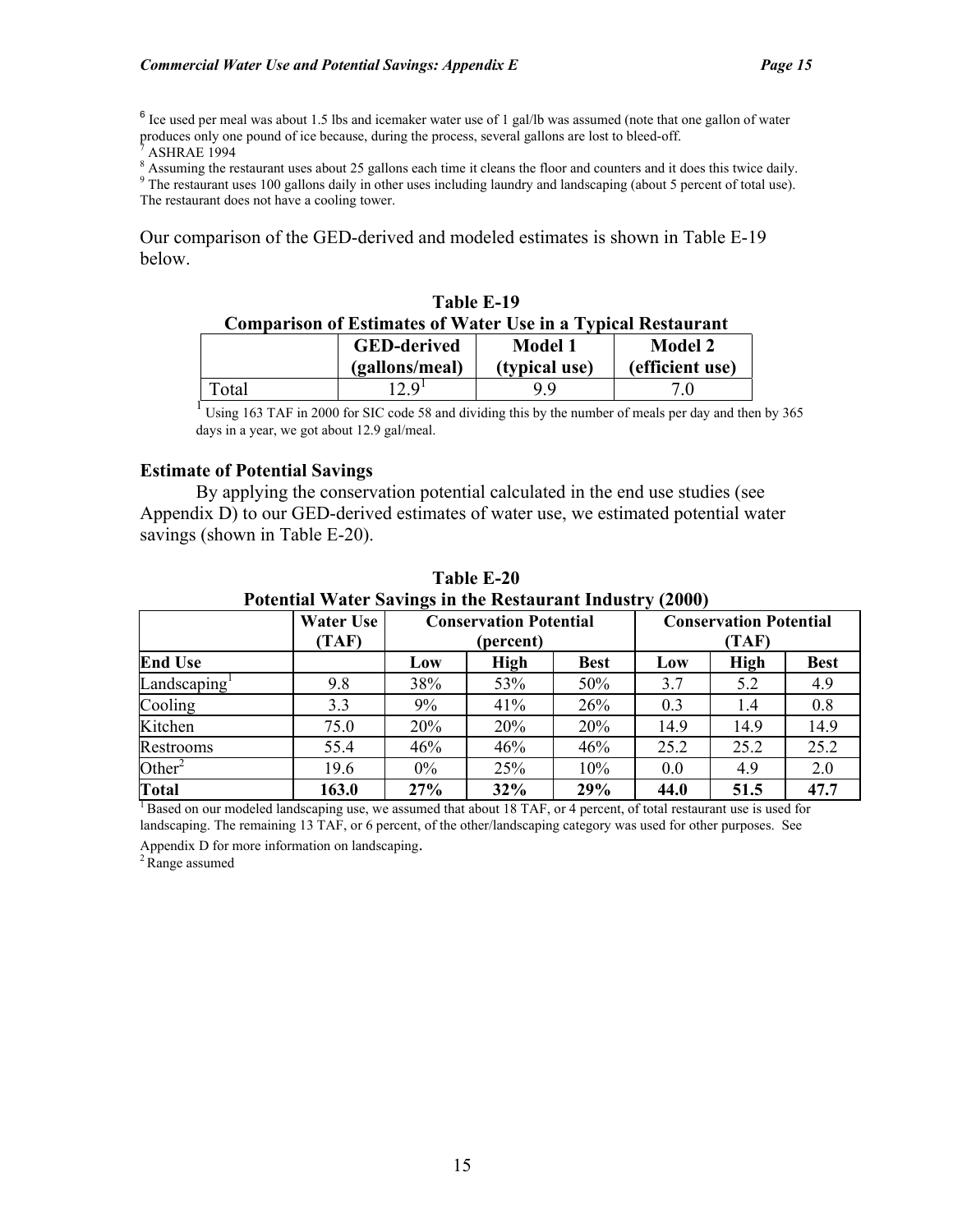# **Retail Stores (SIC codes 53, 54, 55, 56, 57, 59)**

Retail stores include grocery stores, department stores, gas stations, and non-store retailers (i.e., retailers who work from home). In 2000, there were nearly 800,000 retail stores in the state. Due to known differences in water use, we categorize retail establishments as grocery stores or "miscellaneous retail" stores. These are shown in Table E-21 and Figure E-6 and Figure E-7.

|              | <b>Employment and Water Use in the Retail Industry (2000)</b> |                    |                  |                   |
|--------------|---------------------------------------------------------------|--------------------|------------------|-------------------|
| $Sub-$       | <b>SIC</b> code                                               | $\text{GED}^{1,2}$ | <b>Employees</b> | <b>Annual Use</b> |
| industry     |                                                               |                    |                  | (TAF)             |
| Grocery      | 540                                                           | 170                | 293,224          | 34.5              |
| Misc. Retail | 53, 55, 56, 57, 59                                            | 152                | 1,128,210        | 118.1             |
| Total        |                                                               |                    | 1,421,434        | 153.0             |

| Table E-21                                                    |
|---------------------------------------------------------------|
| <b>Employment and Water Use in the Retail Industry (2000)</b> |

<sup>1</sup> Based on a 225-day year.

<sup>2</sup> Note that the GED coefficients estimated for 1995, were decreased by 20% to obtain the GED coefficients for 2000 for the commercial sector.

Retail stores use water in kitchens and restrooms and for cooling and irrigation. Although no process water is typically used in the Retail industry, water use varies considerably among the different types of retail stores. For example, grocery stores use water more intensively than other retail stores because they have sinks and dishwashing nozzles in meat and deli departments, misters to keep produce moist, and ice makers. In contrast, department and other retail stores use water mostly for restrooms and space cooling.



**Figure E-6 Water Use, by End Use, in the Grocery Sub-industry**

Source: Calculated from MWD audit data of 45 grocery stores (MWD 2002).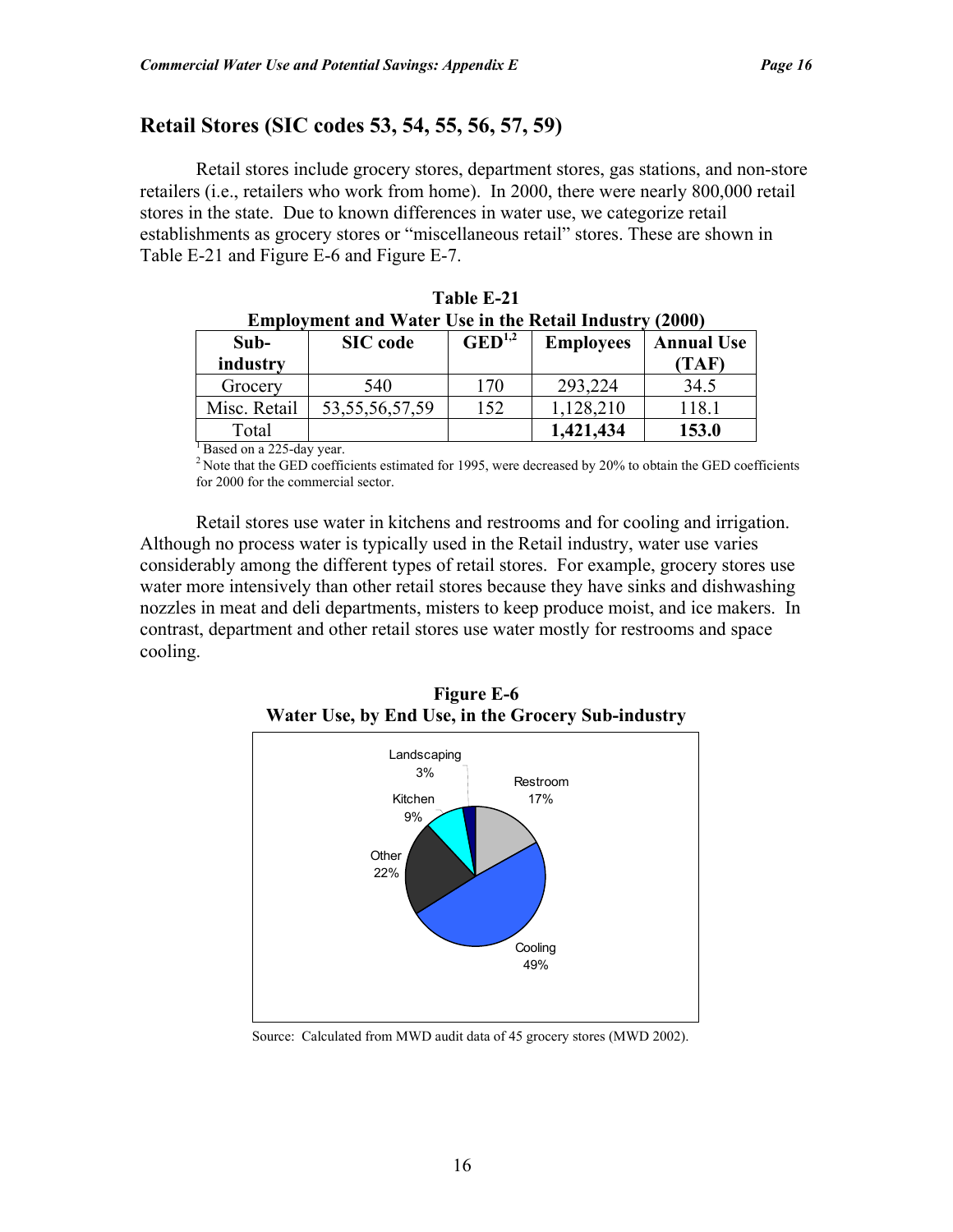

**Figure E-7 Water Use, by End Use, in Misc. Retail Sub-industries** 

Source: Calculated from MWD audit data of 38 miscellaneous retail stores (MWD 2002).

### **Comparison of GED-derived Estimate to Modeled Water Use**

We could not create a complete model of typical water use because of data insufficiency on kitchen and cooling water use in retail establishments. However, we did compare our GED-derived estimates to some of the various end uses that were calculated in Appendix D, as shown in Table E-22.

| Use in the Retail Industry |                                  |                                  |  |  |  |  |  |
|----------------------------|----------------------------------|----------------------------------|--|--|--|--|--|
| <b>End Use</b>             | <b>Modeled End</b><br><b>Use</b> | <b>GED-derived</b><br><b>Use</b> |  |  |  |  |  |
|                            | (TAF)                            |                                  |  |  |  |  |  |
| Kitchen                    | n/a                              | 7.8                              |  |  |  |  |  |
| Restrooms                  | 22.5                             | 36.6                             |  |  |  |  |  |
| Cooling                    | n/a                              | 41.7                             |  |  |  |  |  |
| Landscaping                | 33.7                             | 45.9                             |  |  |  |  |  |
| Other                      | n/a                              | 20.6                             |  |  |  |  |  |
| <b>Total</b>               |                                  | 153                              |  |  |  |  |  |

# **Table E-22 Comparison of Estimates of Annual Water**

#### **Estimate of Potential Savings**

By applying the conservation potential calculated in the end use studies (see Appendix D) to our GED-derived estimates of water use, we estimated potential water savings (shown in Table E-23).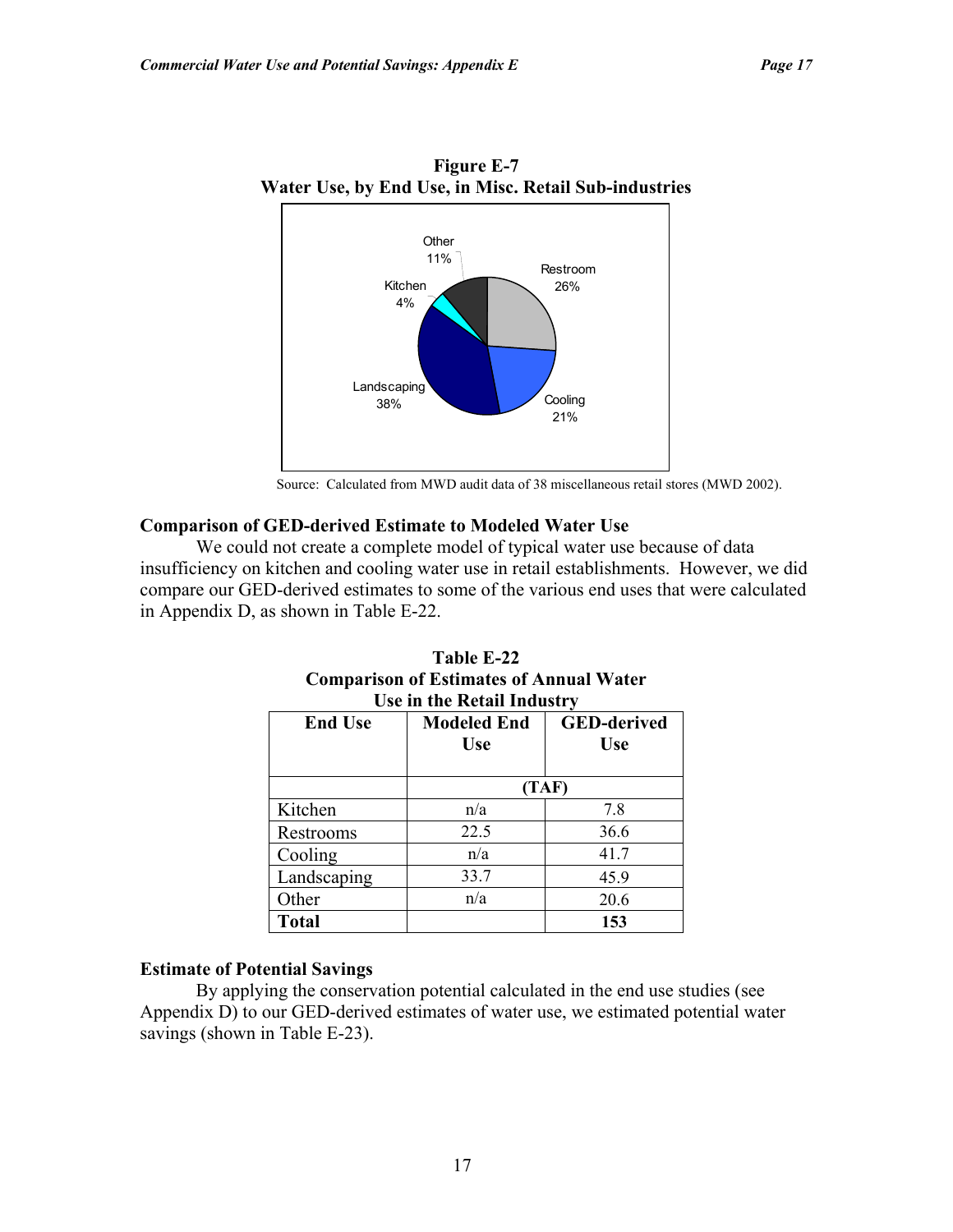| Grocery<br><b>End Use</b> | <b>Water Use</b><br>(TAF) | T otential Water Savings in Groecry Stores (2000)<br><b>Conservation Potential</b><br>(percent) |      |             | <b>Conservation Potential</b><br>(TAF) |             |             |  |
|---------------------------|---------------------------|-------------------------------------------------------------------------------------------------|------|-------------|----------------------------------------|-------------|-------------|--|
|                           |                           | Low                                                                                             | High | <b>Best</b> | Low                                    | <b>High</b> | <b>Best</b> |  |
| Restroom                  | 5.9                       | 51%                                                                                             | 51%  | 51%         | 3.0                                    | 3.0         | 3.0         |  |
| Cooling                   | 16.9                      | 9%                                                                                              | 41%  | 26%         | 1.6                                    | 7.0         | 4.3         |  |
| Landscaping               | $1.0\,$                   | 38%                                                                                             | 53%  | 50%         | 0.4                                    | 0.5         | 0.5         |  |
| Other                     | 7.6                       | $0\%$                                                                                           | 25%  | 10%         | 0.0                                    | 1.9         | 0.8         |  |
| Kitchen                   | 3.1                       | 20%                                                                                             | 20%  | 20%         | 0.6                                    | 0.6         | 0.6         |  |
| <b>Total</b>              | 34.5                      | 16%                                                                                             | 38%  | 27%         | 5.6                                    | 13.1        | 9.2         |  |

**Table E-23 Potential Water Savings in Grocery Stores (2000)** 

### **Table E-24**

**Potential Water Savings in the Other Retail Stores (2000)** 

| <b>Misc. Retail</b><br><b>End Use</b> | <b>Water Use</b><br>(TAF) |       | <b>Conservation Potential</b><br>(percent) |             |      | <b>Conservation Potential</b><br>(TAF) |             |  |
|---------------------------------------|---------------------------|-------|--------------------------------------------|-------------|------|----------------------------------------|-------------|--|
|                                       |                           | Low   | <b>High</b>                                | <b>Best</b> | Low  | <b>High</b>                            | <b>Best</b> |  |
| Restroom                              | 30.7                      | 44%   | 51%                                        | 51%         | 51%  | 15.7                                   | 15.7        |  |
| Cooling                               | 24.8                      | 7%    | 9%                                         | 41%         | 26%  | 2.4                                    | 10.3        |  |
| Landscaping                           | 44.9                      | 47%   | 38%                                        | 53%         | 50%  | 16.9                                   | 23.7        |  |
| Other                                 | 13.0                      | $0\%$ | $0\%$                                      | 25%         | 10%  | 0.0                                    | 3.2         |  |
| Kitchen                               | 4.7                       | 20%   | 20%                                        | 20%         | 20%  | 0.9                                    | 0.9         |  |
| <b>Total</b>                          | 118.1                     | 28%   | 43%                                        | 37%         | 33.2 | 50.9                                   | 43.4        |  |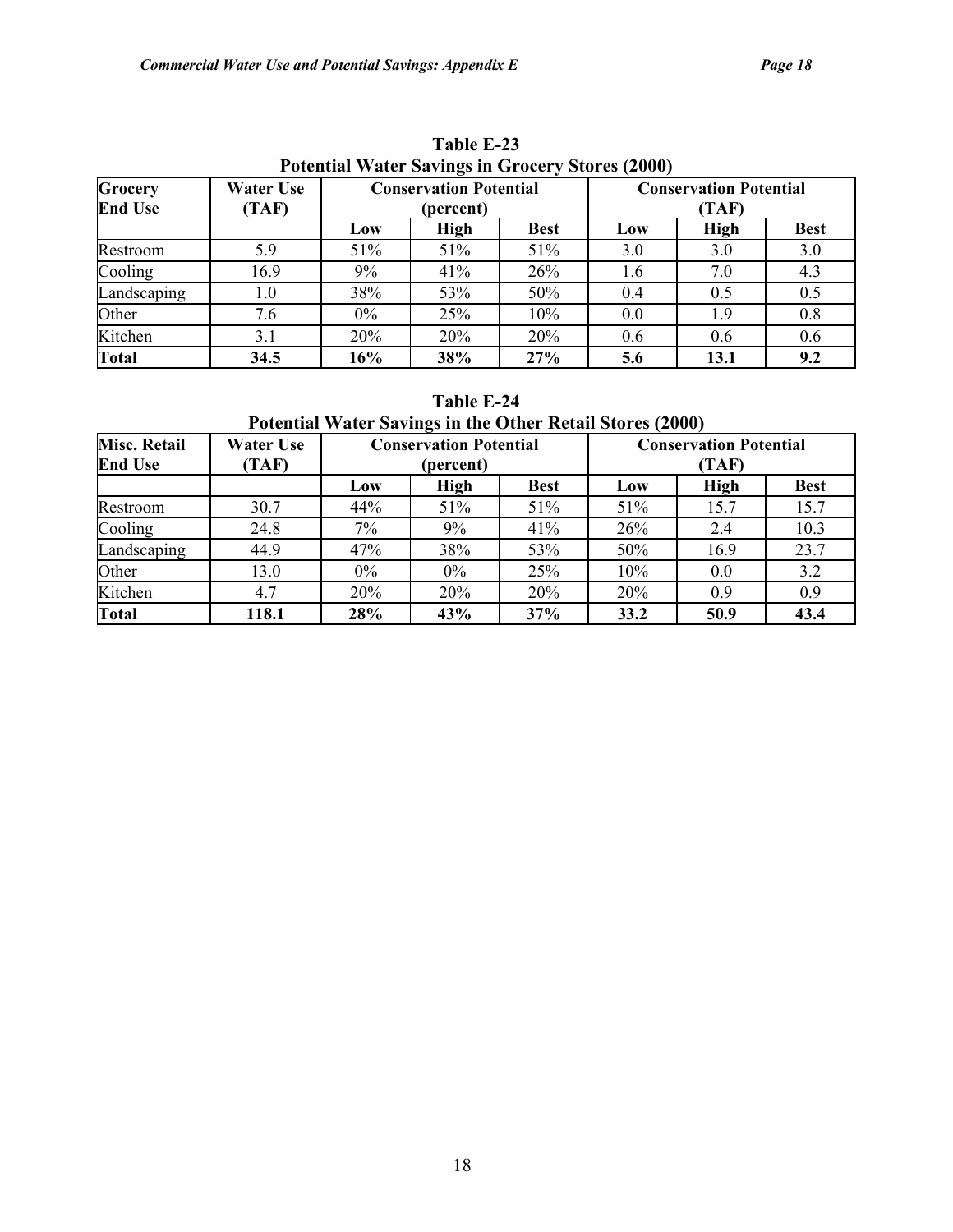# **Schools (SIC codes 8219, 9382)**

There are 8,330 public and 4,370 private schools in California, including elementary, middle, high, continuing, and vocational schools. Total enrollment (public and private) was 4.73 million in elementary and middle schools, 1.85 million in high schools, and 2.20 million in other<sup>3</sup> types of schools (CDE 2002, California Postsecondary Education Commission 2002).

| <b>Sub-industry</b> | SIC | $\text{GED}^{1,2}$ | <b>Employees</b> | Annual<br>Use (TAF) |
|---------------------|-----|--------------------|------------------|---------------------|
| $K-12$              |     | 308                | 1,009,130        | 214.6               |
| Other               |     | 190                | 280,200          | 36.7                |
| Total               |     |                    | 1,289,300        | 251.3               |

| Table E-25                                        |
|---------------------------------------------------|
| <b>Employment and Water Use in Schools (2000)</b> |

<sup>1</sup> Based on a 225-day year.

1

<sup>2</sup> Note that the GED coefficients estimated for 1995, were decreased by 20% to obtain the GED coefficients for 2000 for the commercial sector.

Although most schools use water for restrooms, cooling and heating, irrigation, and kitchens, the percentage of water consumption devoted to different end uses varies among schools. The most significant difference appears to result from the large use of irrigation water in schools with athletic fields. High schools generally have more irrigated athletic field area per student than elementary schools or other types of schools. Because the end use percentages can vary greatly among the different types of schools, we analyzed water use in elementary/middle schools, high schools, and other schools separately (see Figures E-8 and E-9).<sup>4</sup>

<sup>&</sup>lt;sup>3</sup> Other types of schools, as referred to herein, include colleges, universities, trade schools, and other non-K-12 schools.

<sup>&</sup>lt;sup>4</sup> In some cases we had enough data to also analyze elementary and high schools separately.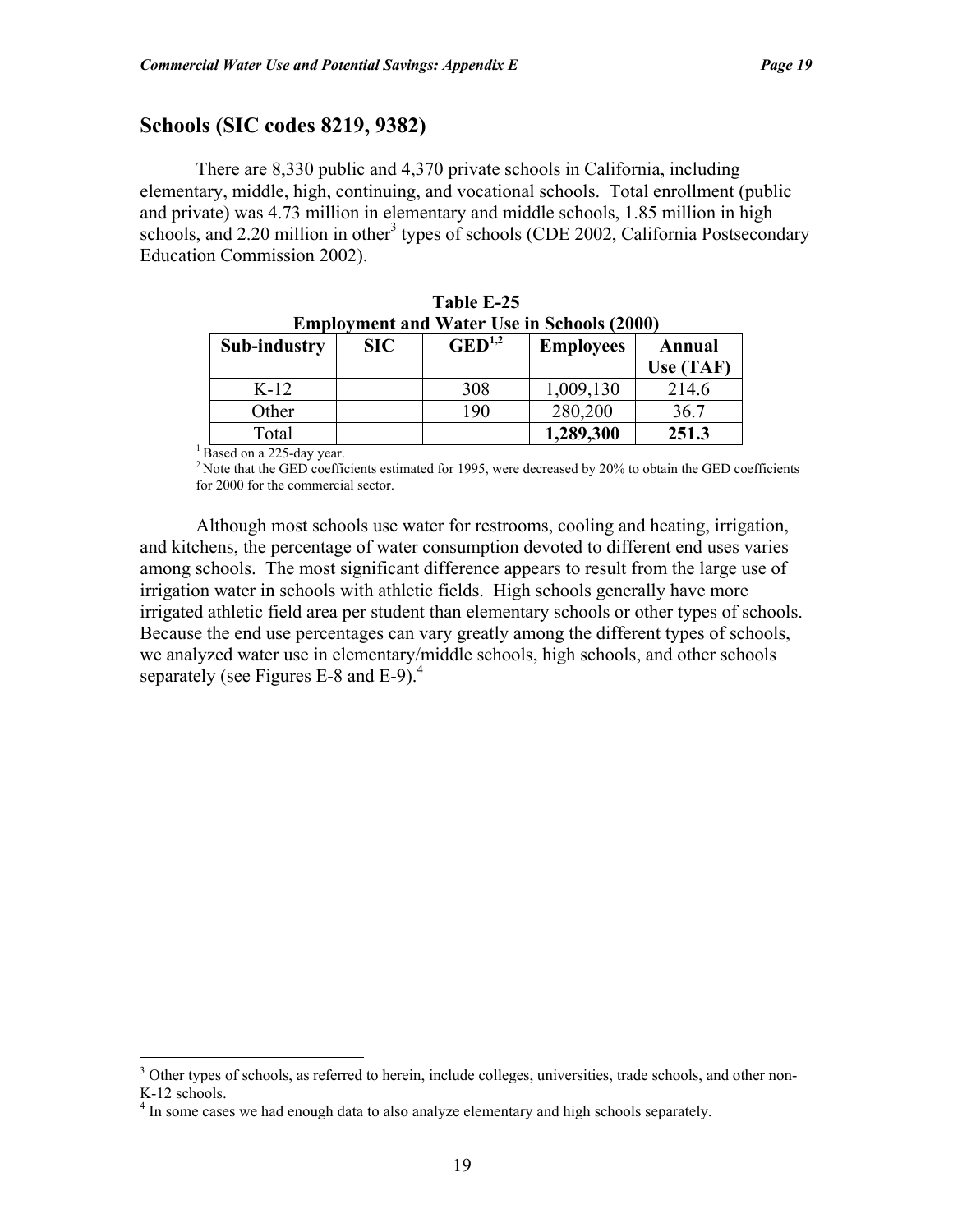

**Figure E-8** 

Source: Calculated from MWD audit data of 149 schools (MWD 2002).

**Figure E-9 Water Use, by End Use, Other Schools**  Landscaping 61% Restroom 20% **Kitchens** 1% Laundry 1% **Other** 17%



Source: Calculated from MWD audit data of selected non-K-12 schools (MWD 2002).

### **Comparison of GED-derived Estimate to Modeled Water Use**

We modeled water use in schools using published estimates of restroom visits by students and staff, irrigated turf area, cooling requirements, etc. We converted our GEDderived estimate of water use per employee into water use per student per day and then compared it to that predicted by the water use model. The end use calculations in the GED-derived estimate are from Figures E-8 and E-9 and the model's assumptions are derived from the end-use data in Appendix D. Table E-26 shows the results.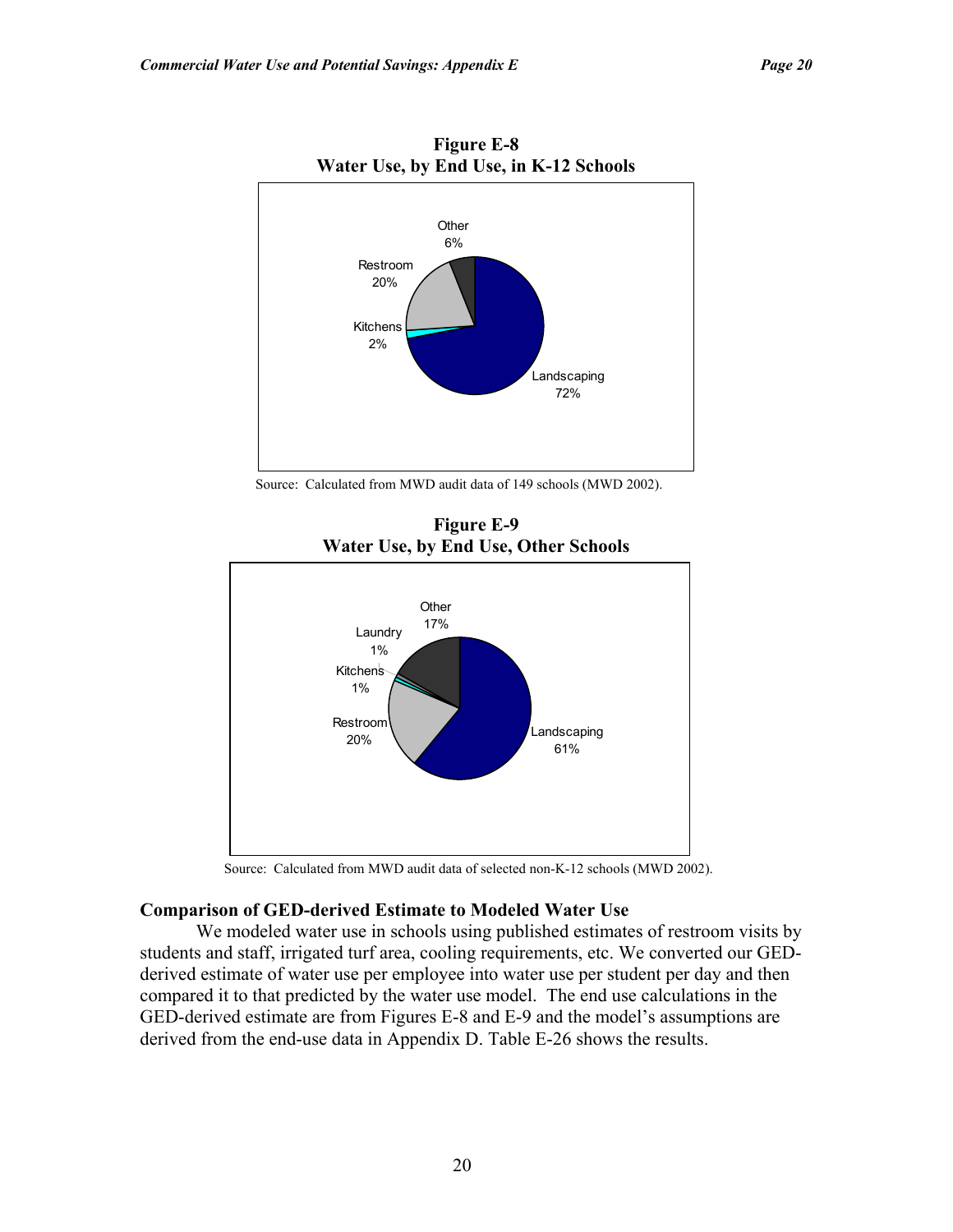|                              |                            |            |                         |           | Total gal/ |
|------------------------------|----------------------------|------------|-------------------------|-----------|------------|
|                              | <b>Unit Measuring Area</b> | Area or    | <b>Unit Measuring</b>   | Frequency | student/   |
| <b>End Uses</b>              | or Volume of Use           | Volume     | <b>Frequency of Use</b> | of Use    | day        |
| <b>Elementary and Middle</b> |                            |            |                         |           |            |
| <b>Schools</b>               |                            |            |                         |           |            |
| Irrigation <sup>1</sup>      | irrigated acres/student    | 0.004      | gal/acre/school day     | varies    | 24.3       |
| Toilet <sup>2</sup>          | gpf                        | 3.00       | visits/day              | 2.11      | 6.3        |
| Urinal <sup>3</sup>          | gpf                        | 1.60       | visits/day              | 1.01      | 1.6        |
| Faucet Use <sup>4</sup>      | gpf                        | 0.11       | flushes/day             | 3.12      | 0.3        |
| Kitchen                      | gal/meal                   | $9.91^{5}$ | meals/day/student       | $0.4^{6}$ | 4.0        |
| Other <sup>7</sup>           |                            |            |                         |           | 2.0        |
| <b>Total</b>                 |                            |            |                         |           | 38.5       |
| <b>High Schools</b>          |                            |            |                         |           |            |
| Irrigation <sup>1</sup>      | irrigated acres/student    | 0.008      | gal/acre/school day     | varies    | 55.6       |
| Toilet <sup>2</sup>          | gpf                        | 3.00       | visits/day              | 2.11      | 6.3        |
| Urinal <sup>3</sup>          | gpf                        | 1.60       | visits/day              | 1.01      | 1.6        |
| Faucet Use <sup>4</sup>      | gpf                        | 0.11       | flushes/day             | 3.12      | 0.3        |
| Kitchen                      | gal/meal                   | $9.91^{5}$ | meals/day/student       | $0.4^6$   | 4.0        |
| Other <sup>7</sup>           |                            |            |                         |           | 4.0        |
| Total                        |                            |            |                         |           | 71.8       |
| <b>Other Schools</b>         |                            |            |                         |           |            |
| Irrigation                   | irrigated acres/student    | 0.002      | gal/acre/school day     | varies    | 6.9        |
| Toilet $8$                   | gpf                        | 3.00       | visits/day              | 1.03      | 3.1        |
| Urinal <sup>9</sup>          | gpf                        | 1.60       | visits/day              | 0.39      | 0.6        |
| <b>Faucet Use</b>            | gpf                        | 0.11       | min/day                 | 0.96      | 0.1        |
| Kitchen                      | gal/meal                   | 9.91       | meals/day/student       | 0.4       | 4.0        |
| Other                        |                            |            |                         |           | 1.0        |
| <b>Total</b>                 |                            |            |                         |           | 15.7       |

**Table E-26 Modeled Water Use per Student** 

<sup>2</sup> Assuming that each K-12 student and staff uses the toilet 1.95 times per day (see Appendix D) and a student-staff ratio of about 11.8 (based on student enrollment obtained from the Educational Demographics Office (2002) and employment data from California Employment Development Department (2002), we calculated 2.11 daily toilet visits per K-12 student.<br> $\frac{3}{2}$  Assuming that as

 Assuming that each K-12 student and staff uses urinals 0.94 times per day (see Appendix D) and a student-staff ratio of about 11.8 (Based on Student Enrollment obtained from the Educational Demographics Office (2002) and Employment Data from California Employment Development Department (2002)), we calculated 1.01 daily urinal visits per student.

<sup>4</sup> Faucet use was based on the number of daily toilet and urinal flushes reported above.

 $5$  Average gal/meal was obtained from the model in Appendix D.

<sup>6</sup> The USDA estimated that there were about 489 million school meals served in 2000 (about 2.7 million meals per day). The total enrollment in California's public and private schools is about 6.6 million, implying about 40 percent of students have cafeteria meals.

Other use is estimated at 5 percent of total use and includes cooling, pools, etc.

<sup>8</sup> Assuming that each non K-12 student uses the toilet 0.86 times per day and staff uses the toilet 1.95 times per day and a student-staff ratio of 11.8, we calculated 1.03 daily visits per non K-12 student.<br><sup>9</sup> Assuming that each non K-12 student uses urinals 0.31 times per day and staff uses them 0.94 times per day and a

student-staff ratio of 11.8, we calculated 0.39 daily visits per student.